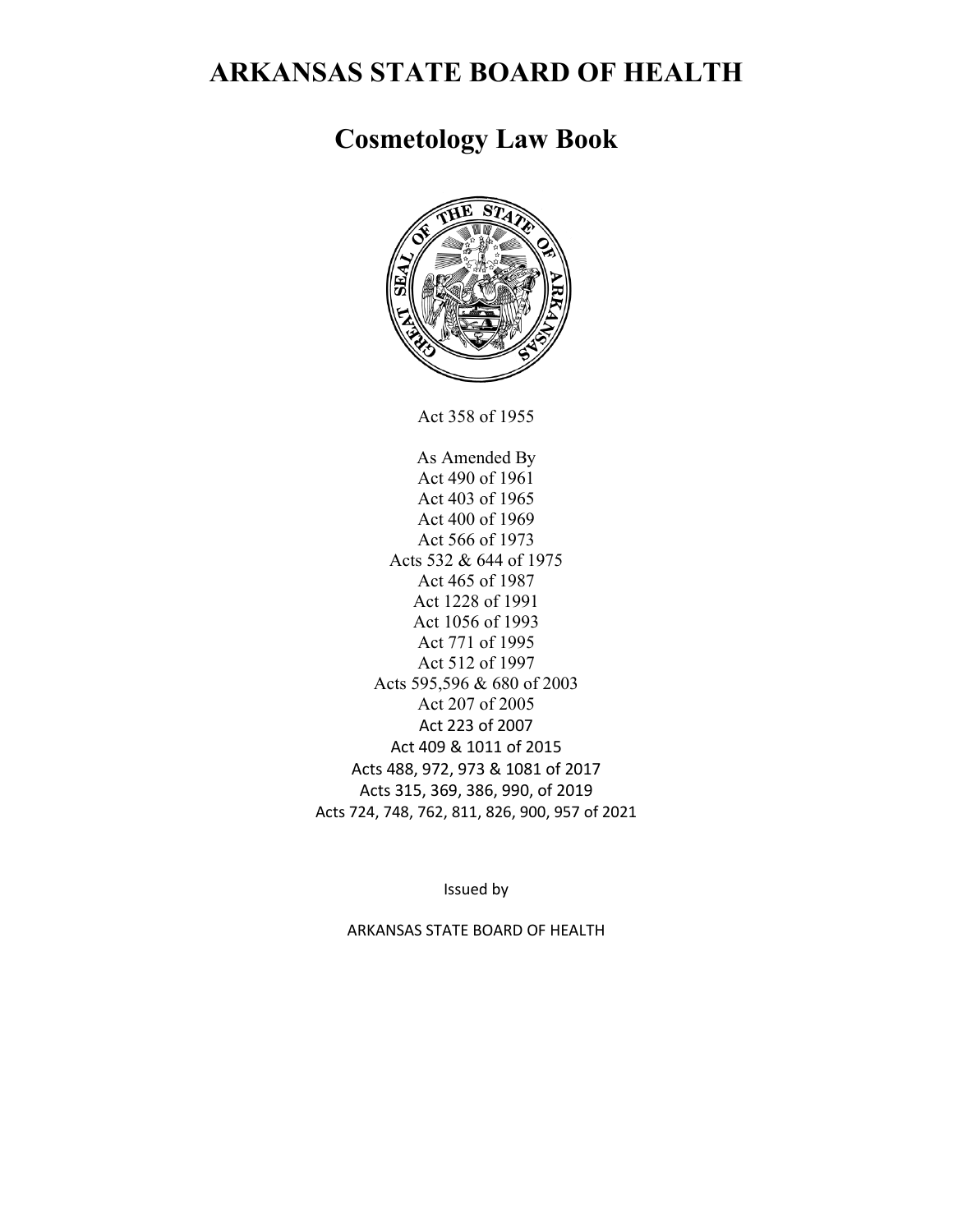# **Chapter 26 Cosmetology and Related Occupations Subchapter 1 — General Provisions**

#### **17-26-101. Title.**

This chapter shall be known and cited as the "Cosmetology Act".

#### **17-26-102. Definitions.**

**(a)** As used in this chapter:

**(1)** "Aesthetician" means any person who engages in the practice of beautifying the body by cleaning, waxing, externally manipulating, or stimulating the body by means of the hands, devices, apparatus, or appliances with or without the use of cosmetic preparations, antiseptics, tonics, lotions, and creams;

**(2)** "Cosmetological establishment" means any premises, building, part of a building, or mobile salon in which is practiced a branch or a combination of branches of cosmetology or the occupation of a cosmetologist except:

**(A)** The branch of manicuring as practiced in barbershops licensed by the Cosmetology Technical Advisory Committee and complying with the provisions of this chapter; and

**(B)** Nursing facilities as defined under § 20-10-1401;

**(3)** "Cosmetologist" means any person who:

**(A)** Engages in the practice of cosmetology in a licensed cosmetological establishment, except the branch of electrolysis; or

**(B)** Services a client in premises not licensed as a cosmetological establishment when the services rendered involve a special event in which the cosmetology service is to be performed for an on-site participant of the event;

**(4)** "Electrologist" means any person who permanently removes hair from or destroys hair on the human body for beautification by the use of an electric needle or by the use of any other kinds of devices or appliances designed to permanently remove hair from the human body;

**(5)** "Manager-operator" means a licensed cosmetologist authorized to engage in the practice of cosmetology, independent of personal supervision in a duly licensed establishment;

**(6)** "Manicurist" means any person who engages in the occupation of manicuring the nails of any person by cutting, trimming, polishing, coloring, tinting, cleansing, filing, buffing, pushing, extending, protecting, wrapping, covering, building, or beautifying the nails or performing any other similar work upon the nails of any person by any means, including the softening of the arms, hands, feet, or ankles of any person by use of hands, mechanical or electrical apparatus or appliances, cosmetic or chemical preparations, antiseptics, lotions, or creams or by massaging, cleansing, manipulating, or stimulating the arms, hands, feet, or ankles of any person;

**(7)** "Mobile salon" means a self-contained, self-supporting, enclosed unit that:

**(A)** Is at least twenty-four feet (24′) in length;

**(B)** May be transported from one location to another;

**(C)** Has a base location at the home, salon, or office of the owner of the mobile salon;

**(D)** Is licensed as a cosmetological establishment for the practice of a branch or a combination of branches of cosmetology or the occupation of a cosmetologist licensed by the Department of Health; and

**(E)** Complies with rules established by the department;

**(8)** "Postsecondary school of cosmetology" means a school of cosmetology that offers a postsecondary curriculum approved by the department;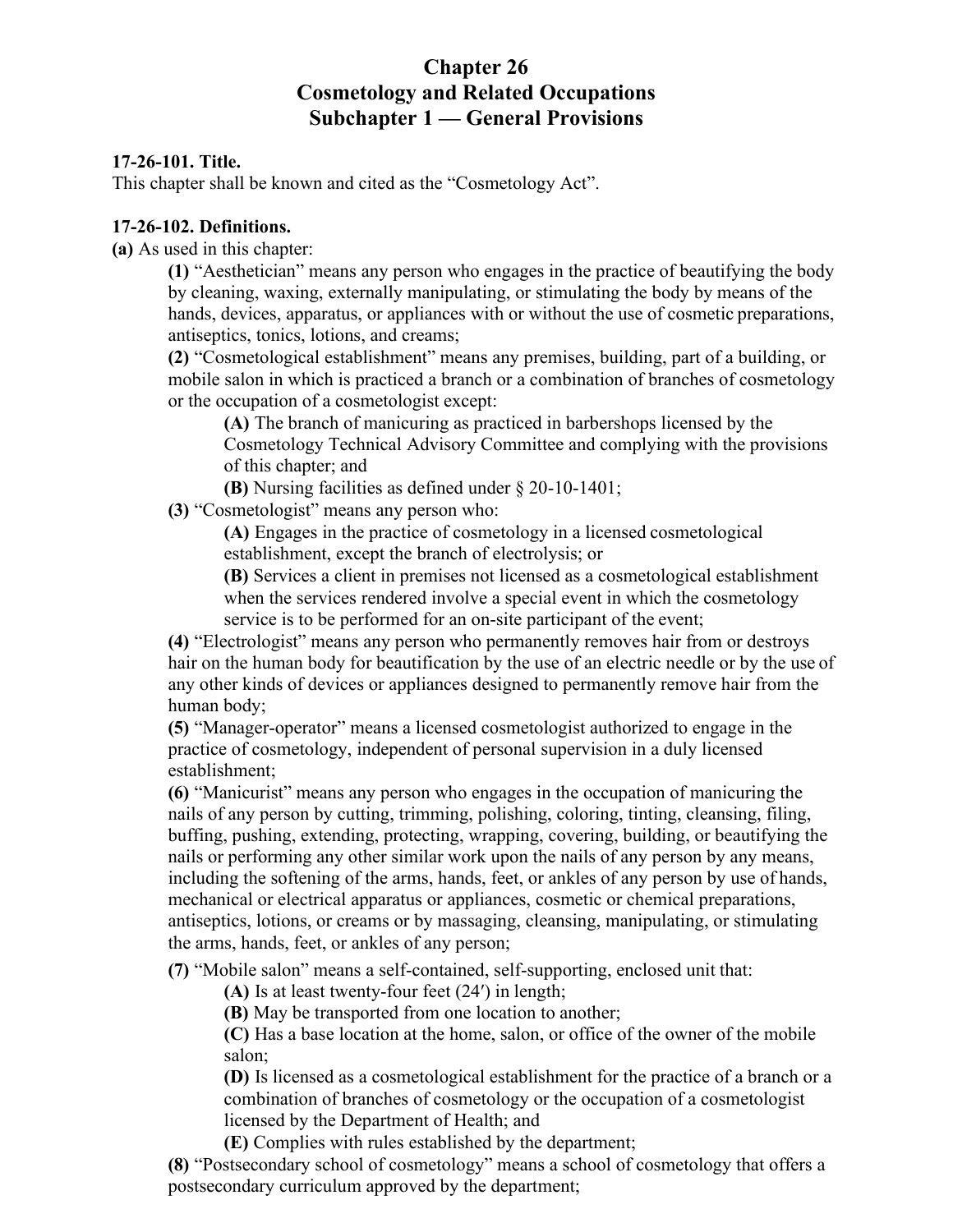**(9)** "School of cosmetology" means a person, firm, or corporation licensed by the state and exacting a fee for the teaching of any branch of cosmetology; and **(10)** "Student" means any person enrolled and engaged in learning or acquiring a knowledge of the occupation of cosmetology or any branch of cosmetology in a licensed school of cosmetology under a licensed instructor.

**(b)** The art of cosmetology includes any and all and any combination of the following practices:

**(1)** Chemically treating, dressing, curling, waving, machineless permanent waving, permanent waving, cleansing, cutting, singeing, bleaching, tinting, coloring, straightening, dyeing, brushing, beautifying, or otherwise treating by any means the hair of any person or wigs or hairpieces;

**(2)** Externally manipulating, cleaning, waxing, or stimulating the body by means of the hands, devices, apparatus, or appliances with or without the use of cosmetic preparations, antiseptics, tonics, lotions, or creams;

**(3)** Beautifying the body by use of cosmetic preparations, antiseptics, tonics, lotions, or creams;

**(4)** Temporarily removing superfluous hair from the body of any person by the use of depilatories or by the use of tweezers, chemicals, or preparations or by the use of devices or appliances of any kind or description, except by the use of light waves, commonly known as rays;

**(5)** Cutting, trimming, polishing, tinting, coloring, cleansing, or manicuring the nails of any person; and

**(6)** Massaging, cleansing, or beautifying the nails of any person.

**(c)** The branch of electrolysis, a practice of cosmetology requiring a separate course of training as prescribed by § 17-26-306, includes permanently removing hair from or destroying hair on the human body by the use of an electric needle or by the use of any other kind of device or appliance designed to permanently remove hair from the human body.

# **17-26-103. Scope of chapter.**

**a)** The following persons are exempt from this chapter:

**(1)** All persons authorized by the laws of this state to practice medicine, surgery, dentistry, pharmacy, osteopathy, chiropractic, naturopathy, or podiatry;

**(2)** Barbers insofar as their usual and ordinary vocation and profession is concerned;

**(3)** Employees employed to render cosmetological services in the course of and incidental to the business of employers engaged in the theatrical, radio, television, or motion picture production industry;

**(4)** Individuals and employees rendering cosmetological services in the course of, in connection with, and incidental to the preparation of bodies for burial, or the business of embalmers and undertakers;

**(5)** Direct-care staff as defined in § 20-10-1401 who provide routine personal hygiene and related daily care services to residents of nursing facilities as defined in § 20-10- 1401 and for which the fee is included in the monthly facility charges; and

**(6)** Relatives of residents of nursing facilities as defined in § 20-10-1401 who provide cosmetological services to a related resident of a nursing facility;

**(7)**

- **(A)** Registered hairstylists that only provide the washing, cleansing, drying, blow drying, combing, brushing, or styling of the hair of any person.
- **(B)** A registered hairstylist in a cosmetology establishment may provide services only when supervised by a licensed cosmetologist who is available to address health and safety issues that may arise in providing services to a consumer; and
- **(8)** An individual who only cleanses the hair of any person for compensation.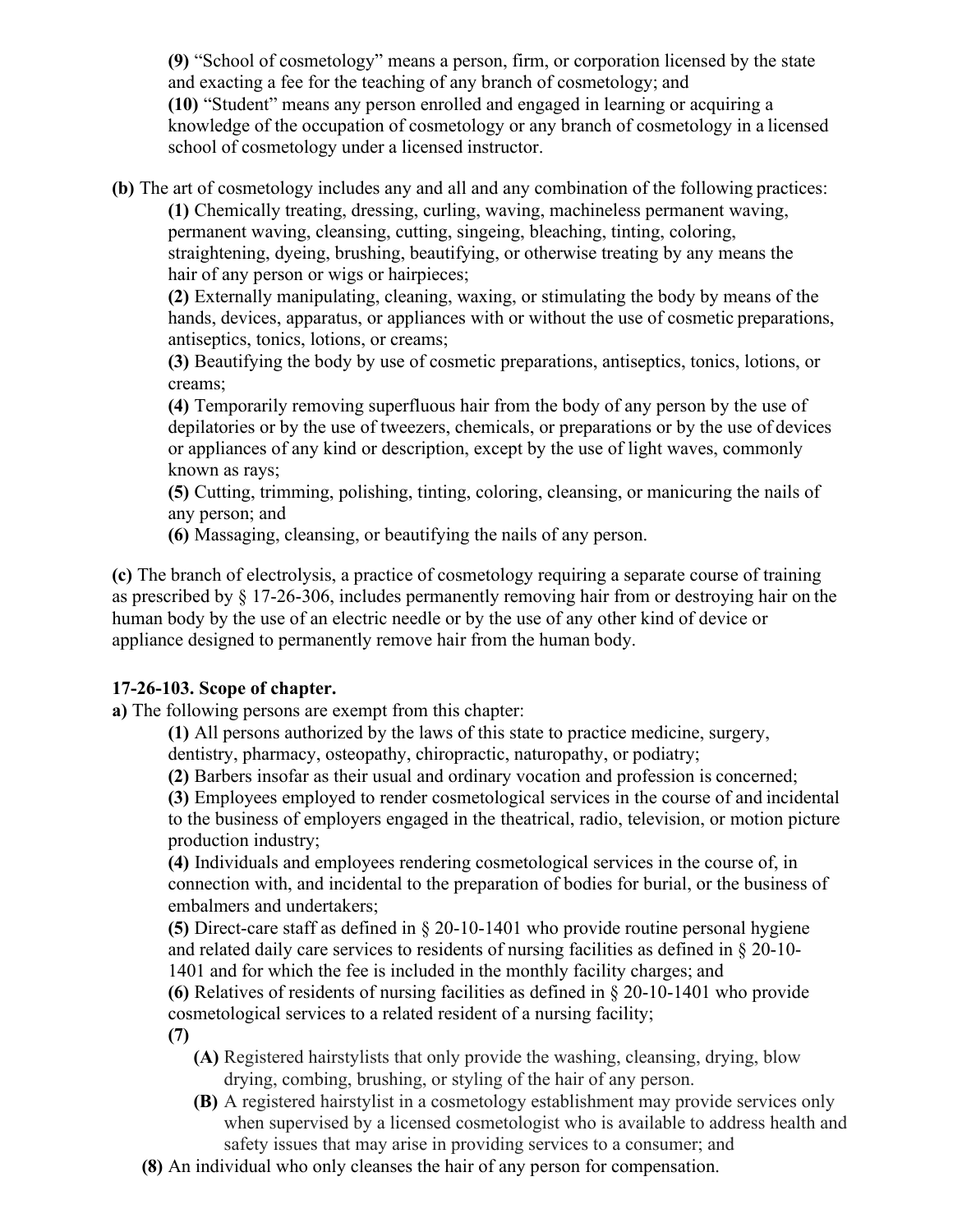**(b)** This chapter does not prohibit any practice within its scope in cases of emergency, nor the administration of any practice outside of a licensed school of cosmetology or cosmetological establishment when necessary because of the illness or other physical incapacitation of the recipient of the service and when performed by a licensee obtained for the purpose from a licensed cosmetological establishment.

**(c)** This chapter does not prohibit the recommendation, demonstration, administration, or sale of cosmetics by any person not claiming to be a cosmetologist.

#### **17-26-104. Unlawful practices.**

- **(a) (1)** It is unlawful for any person, firm, or corporation to violate this chapter or a rule adopted by the Cosmetology Technical Advisory Committee pursuant to this chapter. **(2)** Evidence of a violation may result in a criminal or civil penalty.
	- **(3)** Each day of a violation is a separate offense.
- **(b) (1)** Being found guilty of a criminal penalty is an unclassified misdemeanor and is punishable by a fine in any sum not less than twenty-five dollars (\$25.00) nor more than five hundred dollars (\$500) or by imprisonment in the county jail for a period of not more than ninety (90) days, or by both fine and imprisonment. **(2)** After being found guilty of an unclassified misdemeanor under this section, a

subsequent charge under this section is a Class C misdemeanor.

**(3)** All prosecuting attorneys of the state and all political subdivisions of the state shall enforce this chapter and prosecute any person or entity violating it.

**(c) (1)** Being found in violation of a civil penalty under this section may result in suspension of license, revocation of license, fine, or any combination.

**(2)** For good cause shown and pursuant to rules of the committee, the committee may revoke, suspend, or refuse to renew at any time any license issued under this chapter on any of the grounds for disciplinary actions under § 17-26-105.

**(3) (A)** The committee shall suspend the license of any person licensed under this chapter who has been adjudged by a court of competent jurisdiction to be insane or legally incompetent.

**(B)** The record of the adjudication shall be prima facie evidence that the person is insane or legally incompetent within the meaning of subdivision  $(c)(3)(A)$  of this section.

**(C)** The committee shall not reinstate a license that has been suspended under subdivision  $(c)(3)(A)$  of this section, except upon proof that the licensee has been restored to a mental condition that would allow the licensee to comply with the requirements of this chapter.

**(4) (A)** Whenever the committee finds that a licensee or a holder of a permit issued by the committee is guilty of a violation of the rules of the committee or the laws of this state pertaining to any occupation, profession, or business licensed or regulated by the committee, the committee may impose a penalty on the licensee or permit holder in lieu of suspension or revocation of the license or permit. **(B)** Upon imposition of a penalty in lieu of suspension or revocation of a license

or permit, the committee may require that the licensee or permit holder pay a penalty to the committee for the violation with the condition that the license or permit may be suspended until the penalty is paid.

**(C) (i)** Before the imposition of a penalty, the committee shall hold an investigation and hearing after notice to the licensee or his or her attorney. **(ii)** The penalty may be imposed in lieu of revocation or suspension of a license or permit only if the committee finds that the public health, safety, welfare, and morals would not be impaired and that the penalty achieves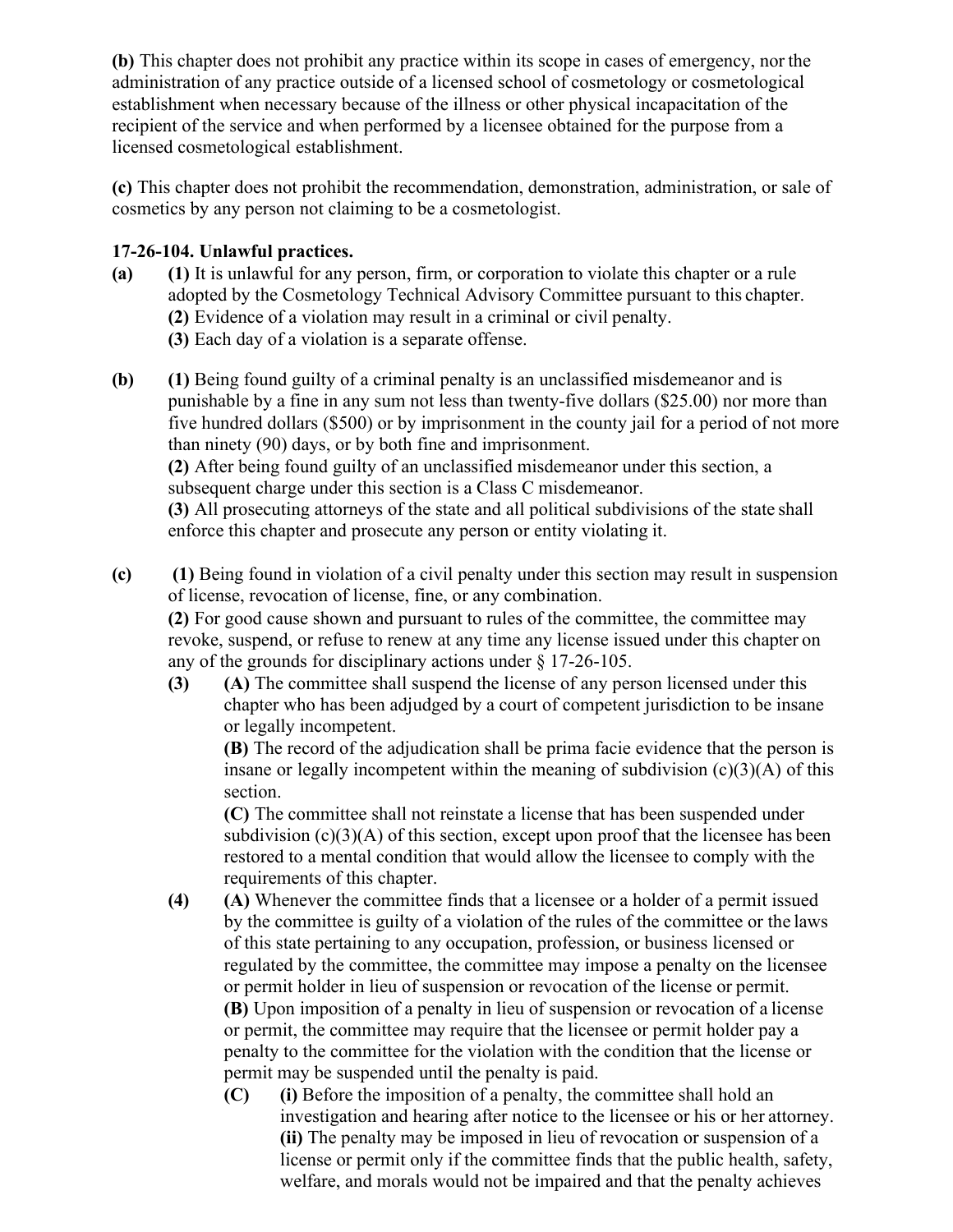the desired disciplinary result.

**(5) (A)** The committee shall establish by rule the penalty system to be imposed under this section.

**(B)** The minimum penalty shall be twenty-five dollars (\$25.00), and a maximum penalty of one thousand dollars (\$1,000) is authorized if the penalty is imposed by the committee in lieu of revocation or suspension of a license or permit.

**(C)** The committee shall establish by rule an option that mandates a person to attend a health and safety training course in lieu of or in addition to paying a penalty.

**(6)** The power of the committee to impose penalties shall not be affected by any other civil or criminal proceeding concerning the violation.

**(d)** The committee may refuse to issue a license to any person upon reasonable evidence that the person would jeopardize the health and safety of the public.

**(e)** Any person penalized by the committee under this chapter may appeal any order of the committee in the manner provided by law.

**(f)** The committee may impose a civil penalty as provided in this section against any unlicensed person, firm, or corporation practicing or offering to practice any act that requires licensure under this chapter.

#### **17-26-105. Grounds for disciplinary action.**

The grounds for disciplinary action are as follows:

**(1)** Failure of a person, firm, or corporation operating a cosmetological establishment or school of cosmetology or engaged in the practice of cosmetology or any of its branches to comply with the requirements of this chapter and the rules of the Cosmetology Technical Advisory Committee;

**(2)** Failure to comply with the rules governing health and safety adopted by the committee and approved by the State Board of Health for the regulation of cosmetological establishments, schools of cosmetology, or the practice of the occupation of cosmetician or cosmetologist;

**(3)** Obtaining practice in cosmetology or any branch thereof or money or any other thing of value by fraudulent misrepresentation;

**(4)** Gross malpractice;

**(5)** Continued practice by a person knowingly having an infectious or contagious disease;

**(6)** Habitual drunkenness or habitual addiction to the use of morphine or any habitforming drug;

**(7)** Advertisement by means of knowingly false or deceptive statements;

**(8)** Permitting a certificate of registration or license to be used when the holder is not personally, actively, and continuously engaged in business;

**(9)** Failure to display the license;

**(10)** Conviction under the laws of the United States or any state or territory of the United States of a crime that is:

**(A)** A felony listed under § 17-3-102, as evidenced by a certified copy of a court record or by license application; or

**(B)** A misdemeanor involving dishonesty or is in any way related to the practice or teaching of the cosmetology industry, unless the applicant or licensee can demonstrate to the board's satisfaction that the applicant or licensee has been sufficiently rehabilitated to warrant the public trust;

**(11)** Engaging, outside of a licensed school of cosmetology or cosmetological establishment and for compensation in any form whatever, in any practice for which a license is required under this chapter, except that when such a service is necessary because of the illness or other physical incapacity of the person with respect to whom it is performed, it may be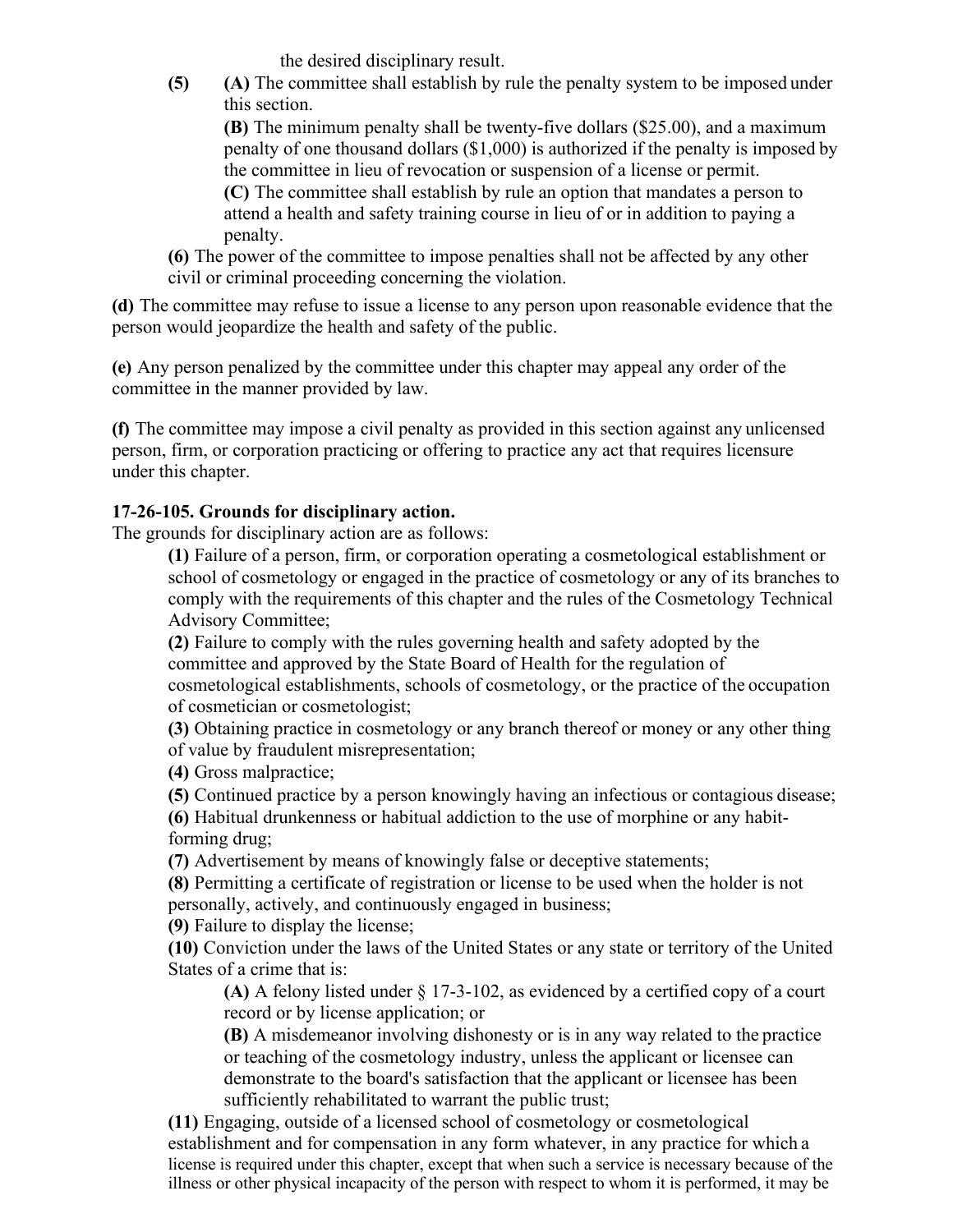performed by a licensee obtained for the purpose from a licensed cosmetological establishment; **(12)** Failure to wear clean outer garments, as prescribed by the committee, to allow the safe and hygienic practice of cosmetology or any branch thereof;

**(13)** Any other unfair or unjust practice, method, or dealing that the committee finds may justify such an action or failure to follow guidelines concerning the use of chemicals or equipment as established by rule of the committee; or

**(14)** Fraud or deception in procuring a license.

# **Subchapter 2 — Cosmetology Technical Advisory Committee**

#### **17-26-201. Creation — Members.**

**(a)** There is created the Cosmetology Technical Advisory Committee.

- **(b) (1)** The committee shall consist of nine (9) members appointed by the State Board of Health to two-year terms.
	- **(2)** A member may be removed from the committee by the board for cause.
	- **(3)** A member shall not serve more than ten (10) years on the committee.

**(c)** The committee shall be composed of the following representatives from within the cosmetology industry who are at least twenty-five (25) years of age:

**(1)** One (1) member shall be a licensed cosmetologist actively engaged in practicing the art of cosmetology for at least five (5) years at the time of appointment;

**(2)** One (1) member shall be a licensed nail technician;

**(3)** One (1) member shall be an owner of a licensed school of cosmetology or shall be a director of cosmetology at a state-supported school;

- **(4)** One (1) member shall be a licensed aesthetician; and
- **(5)** Three (3) members shall represent the cosmetology industry at large or a related field.
- **(6)** One (1) member shall represent the permanent and semipermanent cosmetic industry; and
- **(7)** One (1) member shall represent the body art industry.
- **(d) (1)** A member of the committee shall not be directly or indirectly connected with the wholesale business of the manufacture, rental, sale, or distribution of cosmetological appliances or supplies.

**(2)** A member of the committee shall not have a contract or a pending bid for a contract with the Department of Health concerning cosmetology.

**(e)** Only two (2) members of the committee may be appointed from any one (1) congressional district.

**(f)** Vacancies occurring during a term shall be filled for the unexpired term.

**(g)** Before entering upon the discharge of his or her duties, each member shall make and file with the Secretary of State the oath of office prescribed by Arkansas Constitution, Article 19, § 20.

**(h)** Each member of the committee may receive expense reimbursement and stipends in accordance with § 25-16-901 et seq.

**(i)** The board shall promulgate by rule the duties and powers of the committee.

# **17-26-204. Inspectors and professional employees.**

The Department of Health may employ inspectors and professional employees and fix their compensation, which compensation and all reasonable expenses incurred shall be paid from the Public Health Fund from fees generated by the program.

# **17-26-205. Powers and duties.**

**(a)** In addition to the other duties set forth in this chapter, the Department of Health shall:

**(1)** Prescribe the duties of the department's employees;

**(2)** Hold examinations as to the qualifications of all applicants for registration whose applications have been submitted to it in proper form, unless otherwise provided;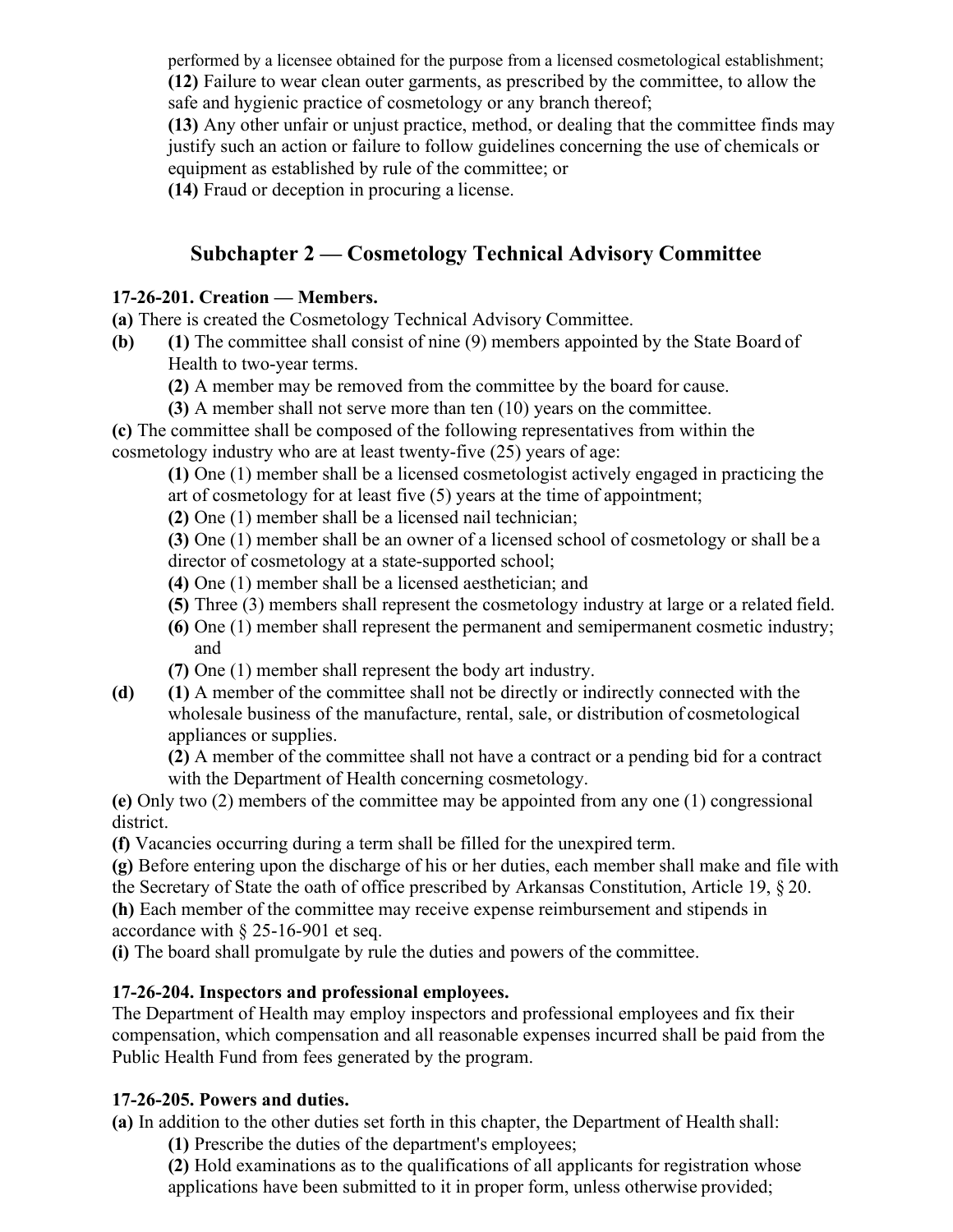- **(3)** Issue permits and licenses to the applicants who are entitled thereto;
- **(4)** Register cosmetological establishments and schools of cosmetology;
- **(5)** Implement the State Board of Health's rules:
	- **(A)** For carrying out the provisions of this chapter;
	- **(B)** For conducting examinations of applicants for licensing;

**(C)** For governing the recognition and the credits to be given to the study of cosmetology or any of its branches, under a cosmetologist or in a school of cosmetology, licensed under the laws of another state; and

**(D)** For governing health and safety, as it considers necessary, in regard to the precautions to be employed to prevent the creating or spreading of infections or contagious diseases in cosmetological establishments, in schools of cosmetology, and in the practice of a cosmetologist and in any branch of cosmetology, provided the rules meet the minimum requirements of the law. A copy of all rules governing health and safety shall be made available to each licensee. The rules adopted under this subsection shall have the force and effect of law; and

**(6)** Develop rules to establish and implement the domestic violence and sexual assault awareness training required under § 17-26-419.

**(b)** In addition to the powers conveyed upon the department by this chapter, the department may enforce the provisions of this chapter or any reasonable rule adopted by the board through injunctive process.

**(c)** The department may incur reasonable expenses and perform such other acts as may be necessary to carry out its duties and functions and to administer this chapter.

**(d) (1)** The department shall promulgate rules setting a standard educational curriculum for schools of cosmetology.

**(2)** The standard educational curriculum shall distinguish between secondary and postsecondary educational requirements for the schools of cosmetology.

# **17-26-206. Examinations.**

A school of cosmetology shall administer the practical licensing examination approved by the Department of Health for eligible candidates.

# **17-26-207. Registration record.**

The Department of Health shall keep a registration record containing the names, known places of business, and the date and number of the license of every licensed cosmetologist and of those engaged in the practice of any branch of cosmetology, together with the names and addresses of all cosmetological establishments and schools of cosmetology registered under this chapter. This record shall also contain such facts as the applicants may have stated in their applications for examination for permitting and licensing.

#### **17-26-208. Investigations, hearings, or inspections.**

**(a)** The Department of Health shall conduct investigations and inspections as promulgated by rule.

- **(b) (1)** Hearings conducted by the Cosmetology Technical Advisory Committee may be held bimonthly for review of cases for which disciplinary action may be required.
	- **(2) (A)** Except as provided in subdivision (b)(2)(B) of this section, a hearing attended by two (2) or more members of the committee is a meeting.

**(B)** A final order shall not be imposed by fewer than three (3) members.

**(C)** A final order imposed by the committee may be appealed to the State Board of Health within thirty (30) days of its receipt.

# **17-26-209. Fees — Method of payment.**

**(a)** The State Board of Health shall promulgate a fee schedule by rule and collect fees accordingly.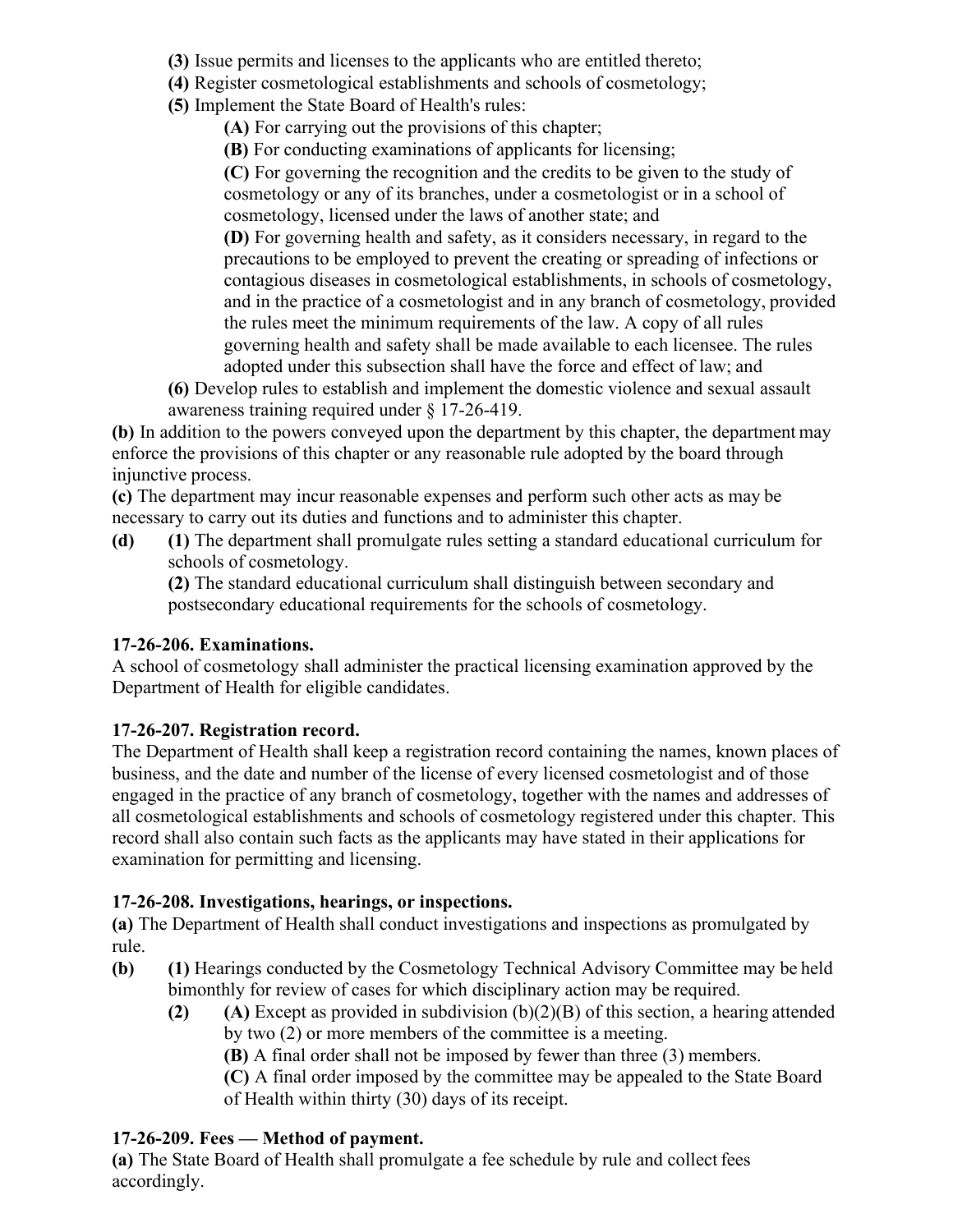**(b)** In addition to any other method of payment acceptable to the Department of Health, the department shall accept personal or business checks drawn on deposit accounts in financial institutions as payment for fees collected by the department.

#### **17-26-210. Disposition of funds.**

**(a)** All fees, fines, and penalties collected under this chapter and on behalf of the State Board of Health and all receipts of every kind and nature collected under this chapter shall be paid into the State Treasury and shall be credited to the Public Health Fund.

**(b) (1)** The fees, fines, penalties, and receipts shall be for the general uses of the Department of Health.

**(2)** Salaries and other expenses necessarily incurred in carrying into effect the provisions of this chapter and other programs administered by the Department of Health shall be paid from the fees, fines, penalties, and receipts.

**(c)** Expenditures shall be substantiated by vouchers and itemized statements at the end of each fiscal year or at any other time when demand therefor is made by the Department of Finance and Administration.

# **Subchapter 3 — Licensing**

# **17-26-302. Application for examination and license.**

**(a)** Each application for the written examination shall be accompanied by the required fee, and shall contain proof of the qualifications of the applicant for registration and licensing. **(b)** The application shall be verified by the oath of the applicant

#### **17-26-303. Examinations generally.**

**(a)** The examination of applicants for a license in any of the branches or practices of cosmetology shall include both a practical demonstration and written test and shall embrace the subjects concerning the particular branch or branches, practice, or practices for which a license is applied.

**(b)** The examination shall not be confined to any special system or method.

**(c)** The examination shall be consistent in both practical and technical requirements and of sufficient thoroughness to satisfy the Cosmetology Technical Advisory Committee as to the applicant's skill in and knowledge of the practice of the occupation or occupations for which a license is sought.

#### **17-26-304. Prerequisites to examination for a cosmetologist, manicurist, or aesthetician.**

The Department of Health shall admit to examination for a license as a cosmetologist, manicurist, aesthetician, or instructor a person who has made application to the department in proper form, has paid the fee required, and who:

**(1)** Is not less than sixteen (16) years of age;

**(2)** Has completed two (2) years of high school in the public schools of this state or its equivalent; and

**(3)** Has completed one (1) of the following:

**(A)** For a cosmetologist, training of at least one thousand two hundred (1,200) hours;

**(B)** For a manicurist, training of at least four hundred eighty (480) hours;

**(C)** For an aesthetician, training of at least four hundred eighty (480) hours;

**(D)** For an instructor, training of at least four hundred eighty (480) hours; or

**(E)** The prescribed course of study in cosmetology under the laws of another state whose licensing requirements are equal to or stricter than those in Arkansas.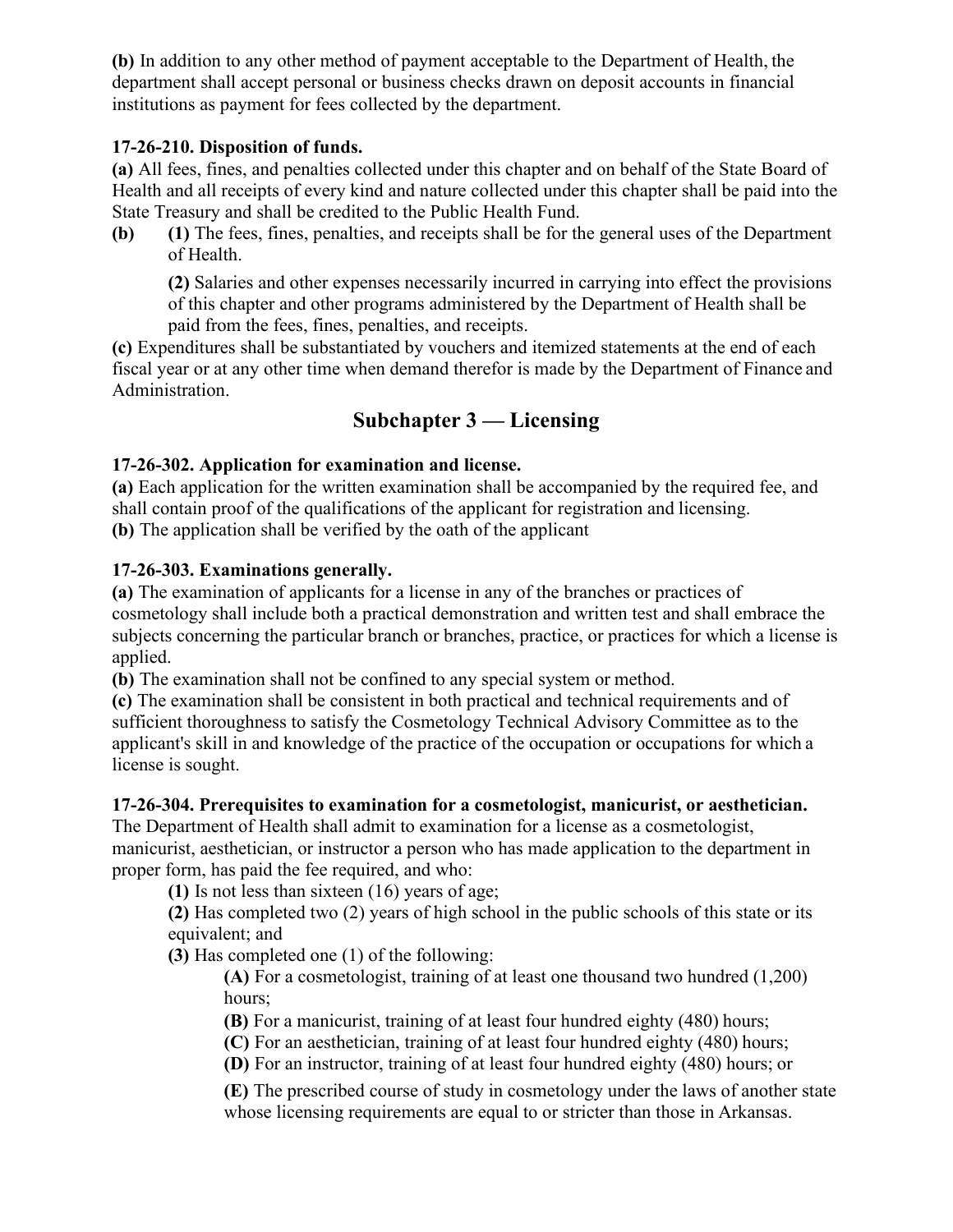#### **17-26-306. Electrologists — Prerequisites to examination.**

The Department of Health shall admit to examination for a license as an electrologist a person who has made application to the department in proper form, has paid the fee required, and who:

**(1)** Is not less than eighteen (18) years of age;

**(2)** Has completed the twelfth grade at an accredited senior high school in the public schools of this state or its equivalent; and

**(3)** Has completed one (1) of the following:

**(A)** A course of three hundred fifty (350) hours of practical training as a student in conjunction with a course of one thousand five hundred (1,500) hours in cosmetology or for a licensed cosmetologist;

**(B)** A course of six hundred (600) hours of practical training as a student, when not in conjunction with a regular course in cosmetology or for a licensed cosmetologist, extending over a period of not less than four (4) months under the immediate supervision of a licensed electrologist instructor in a school of cosmetology;

**(C)** The prescribed course of study in electrology under the laws of another state whose licensing requirements are equal to or stricter than those in Arkansas; or **(D)** Training and practice in electrology for a period as shall be specified by rules of the State Board of Health.

# **17-26-307. Electrology instructors — Prerequisites to examination.**

The Department of Health shall admit to examination for license as an electrology instructor any person who has made application to the department in proper form, has paid the fee required, and who:

**(1)** Is not less than twenty-one (21) years of age;

**(2)** Holds a valid Arkansas license as an electrologist; and

**(3)** Has had three (3) years of practical experience as an electrologist in the State of Arkansas within the past five (5) years.

# **17-26-309. Examination for cosmetologists and all branches of cosmetology.**

Examinations for license as cosmetologists and all other branches of cosmetology shall include a written core and law test and a practical test that embrace all phases of cosmetology as deemed necessary by the Cosmetology Technical Advisory Committee to protect the health, safety, and welfare of the public.

# **17-26-310. Failure to appear for examination.**

The Cosmetology Technical Advisory Committee shall promulgate rules concerning an applicant for an examination who fails to appear for the examination.

# **17-26-311. Eligibility for reexamination.**

Anyone failing to pass an examination shall be permitted upon application to take another examination.

# **17-26-312. Issuance of license.**

**(a)** Persons who pass any examination under this chapter shall receive a license from the Cosmetology Technical Advisory Committee.

**(b)** This license, except for renewal fees, entitles the holder to engage in the practice of the specified branch of cosmetology upon the public in a licensed cosmetological establishment, except as provided in  $\S$  17-26-102(3)(B).

# **17-26-314. Specificity of permit or license.**

Every permit or license issued by the Cosmetology Technical Advisory Committee shall specify the occupation or occupations that the permit and license entitle the holder to practice.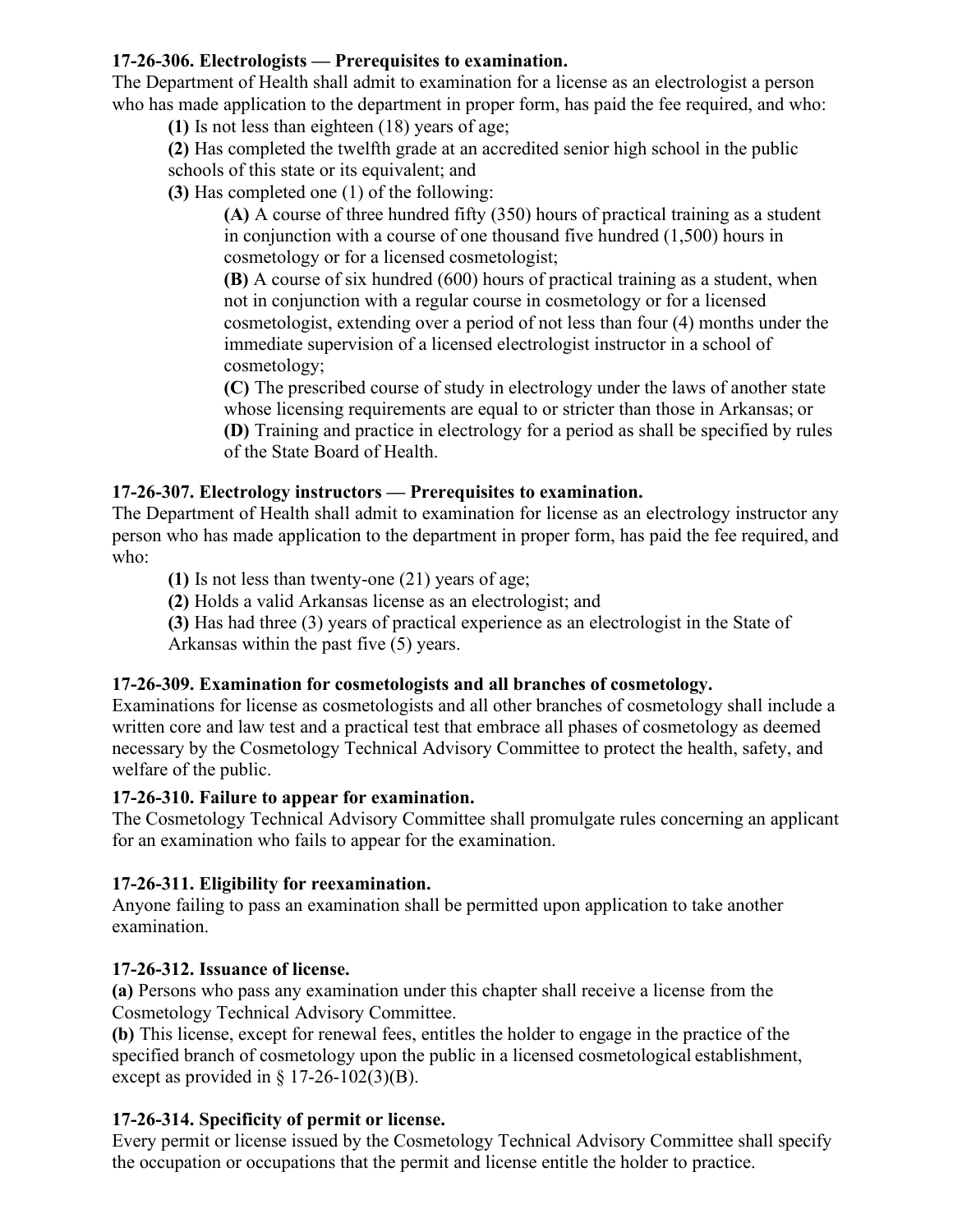#### **17-26-315. Reciprocity.**

Upon application to the Department of Health in the form provided for the particular class of license applied for, accompanied by the required fee, a person licensed as a cosmetologist, electrologist, manicurist, aesthetician, or instructor under the laws of another state shall be granted a license to practice the occupation or occupations in this state not of greater scope than the occupation or occupations for which the applicant was previously licensed in the other state, upon the following conditions:

**(1)** That the applicant for a license as a cosmetologist, manicurist, or aesthetician is not less than eighteen (18) years of age, and the applicant for a license as an instructor or electrologist is not less than twenty-one (21) years of age;

**(2)** That the applicant holds a current valid license upon application for reciprocity, evidenced by a certified copy of the license and an affidavit from the other state or by such other evidence as the department may require;

**(3)** That the applicant has passed an examination comparable to the examination given in this state; and

**(4)** That the applicant passes an Arkansas law examination under this chapter.

# **17-26-316. Display of license.**

**(a)** Every licensee shall:

**(1)** Display his or her license in a conspicuous place in his or her principal office, place of business, place of employment, or mobile salon; or

**(2)** Wear the license on his or her person while practicing cosmetology.

**(b)** A license may contain a photograph of the licensee.

# **17-26-317. Notice of address change.**

**(a) (1)** Every registered cosmetologist manager-operator, cosmetologist, electrologist, manicurist, or aesthetician, unless operating a mobile salon as defined under § 17-26- 102, within thirty (30) days after changing the address of his or her place of business as designated on the books of the Department of Health, shall notify the department of his or her new place of business.

**(2)** Upon receipt of the notification, the department shall make the necessary changes on its books.

**(b)** A person licensed by the department to operate a mobile salon shall notify the department of the address where the mobile salon usually remains.

# **17-26-318. Duplicate license.**

A duplicate license shall be issued upon the filing of a statement explaining the loss of the license, verified by the oath of the applicant, and accompanied by the fee prescribed in § 17-26- 209. Each duplicate license shall have the word "DUPLICATE" stamped across its face and bear the same date and show the number of the original license.

# **17-26-319. Expiration, renewal, and reinstatement.**

**(a)** Licenses of cosmetologists, instructors, electrologists, aestheticians, and manicurists shall expire on the licensee's birthday on a biennial basis.

**(b)** Licenses of schools and establishments shall expire in one (1) of the following ways at the choice of the school or establishment owner:

**(1)** Annually on December 31;

**(2)** Biennially on December 31; or

**(3)** Biennially on the owner's birthday in conjunction with the individual license.

**(c)** Application for license renewals shall be filed and the fee paid not later than thirty (30) days following the expiration date established in subsection (a) of this section.

**(d)** A licensee whose license has lapsed for failure to renew and who is or was under the direct supervision of a physician for an extended or long-term condition may request from the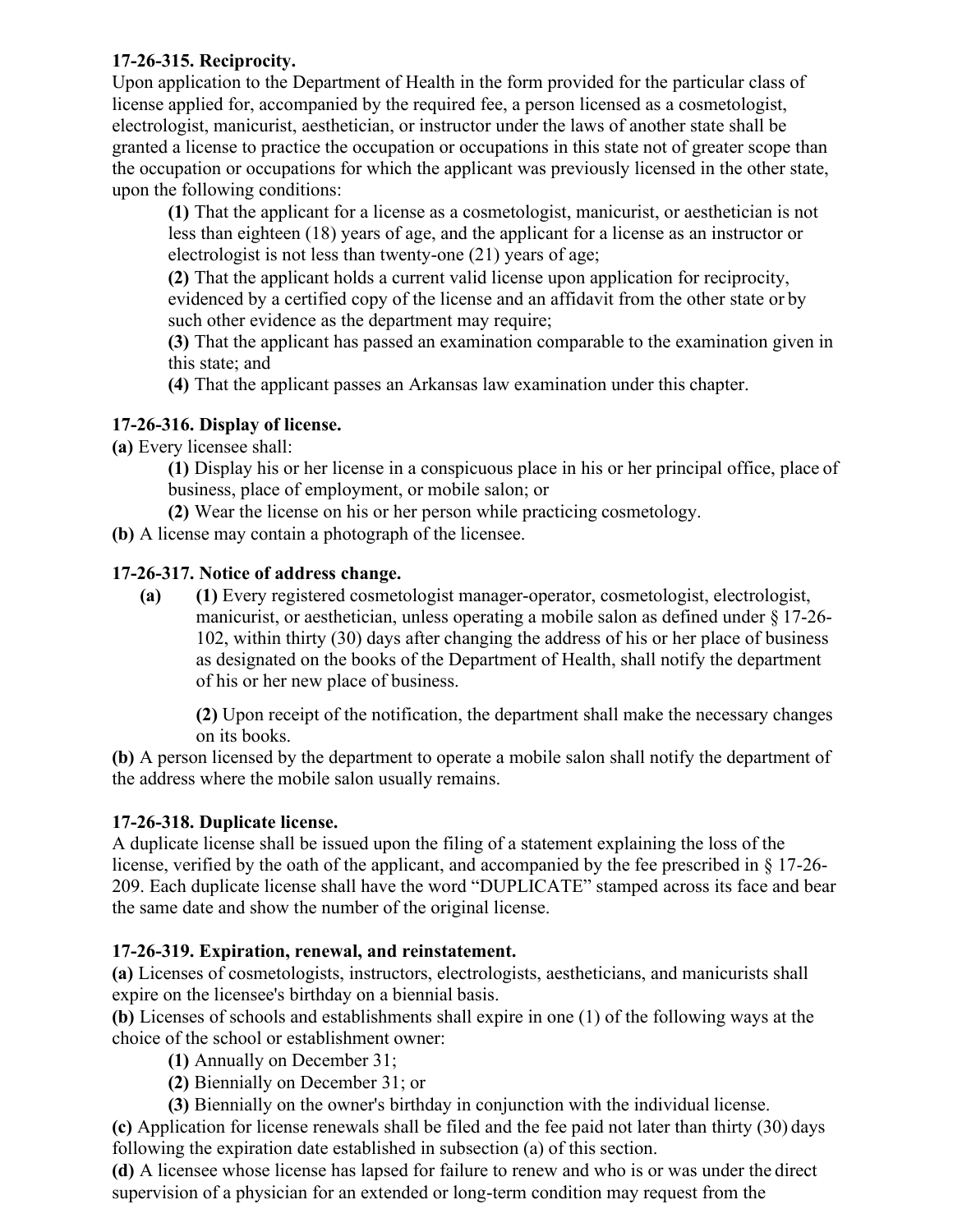Department of Health a waiver of the reinstatement fee.

**(e)** After five (5) years from the date of its expiration, a license may be reinstated upon the filing of an application as the department may prescribe, the payment of the examination fee, and the passing of the examination required by the department.

**(f)** The department is authorized and directed to renew, upon application and the payment of the necessary fees, the license of a cosmetologist, manicurist, aesthetician, instructor, or electrologist who is also a veteran of war who possessed the license but permitted it to lapse. The renewal license shall be issued without the applicant's being required to submit to any examination or to meet any additional schooling requirements.

- **(g) (1)** A licensee who is sixty-five (65) years of age or older and has been actively engaged in the practice or teaching of cosmetology for thirty (30) or more years may apply for a lifetime license.
	- **(2)** The fee for a lifetime license shall be established by rule of the department.
	- **(3)** The receipt of a lifetime license shall not exempt a licensee from:
		- **(A)** Complying with any applicable law or rule; and
		- **(B)** Receiving a penalty for failing to comply with an applicable law or rule.

# **17-26-321. Reissuance and reinstatement.**

For good cause shown and under such reasonable rules as may be imposed, the Department of Health may reissue or reinstate the license of any person whose license has been previously revoked.

# **17-26-324. Registered hairstylist.**

- **(a)** The Department of Health:
	- **(1)** Shall develop a registration application process for a registered hairstylist;
	- **(2)** May charge each registrant a fee of not more than ten dollars (\$10.00) to cover the department's costs of maintaining the registration; and
	- **(3)** Shall not require registrants to provide proof of training at a school of cosmetology.
- **(b)** This section shall not be construed to:
- **(1)** Exempt a registered hairstylist from the requirements of a general business license or any laws relating to the payment of taxes; or
- **(2)** Prohibit private certification of any provider.

# **Subchapter 4 — Cosmetological Schools and Establishments**

# **17-26-401. License requirements.**

**(a)** No person, firm, or corporation shall conduct or operate a cosmetological establishment, school of cosmetology, beauty parlor, or any other place of business in which any one (1) or any combination of the occupations of a cosmetologist are taught or practiced, except the branch of manicuring as practiced in a barbershop, until licensed under the provisions of this chapter and complying with the provisions of this chapter relating to sanitation.

**(b)** It shall be unlawful for any person to employ or to allow to be employed any person not licensed by the Cosmetology Technical Advisory Committee in or about a cosmetological establishment as a cosmetologist manager-operator, or as a manicurist, or as an electrologist, or as an aesthetician.

# **17-26-402. Cosmetological establishments — License.**

**a)** A person, firm, or corporation desiring to operate a cosmetological establishment shall make an application to the Department of Health for a license.

**(b)** The application shall be accompanied by the required licensing fee.

# **17-26-403. School of cosmetology — Application to operate — License.**

**(a)** Schools of cosmetology shall be conducted as provided in this subchapter.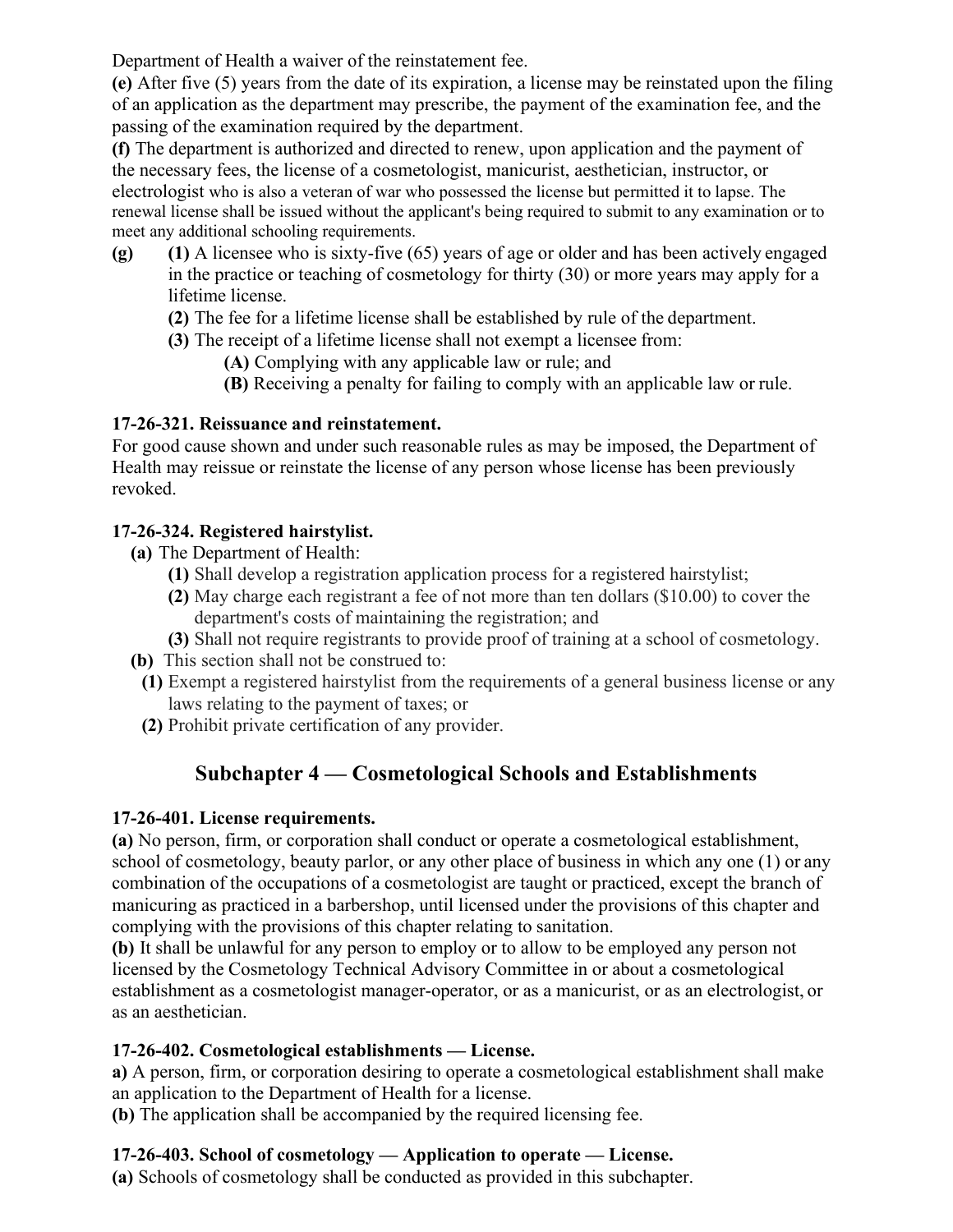**(b) (1)** A person, firm, or corporation desiring to conduct a school of cosmetology shall apply to the Department of Health for approval.

**(2)** The Division of Elementary and Secondary Education shall not be required to apply to the department for approval.

**(3) (A)** When an application is made after January 1, the portion of the registration fee that the unexpired number of months in the year bears to the entire year, including the month the application is made, shall be paid to the department. **(B)** In such a case the department shall issue a license for the fractional part of the year.

**(c)** The license authorizes the school of cosmetology holding it to transact operations in this state during the year or fraction thereof for which it is issued subject to the rules of the department. **(d)** Nothing in this section shall be construed as authorization or permission to conduct a school of cosmetology without a valid, existing, and unexpired license.

**(e)** A license issued by the department shall designate on the written license whether the school of cosmetology is licensed as:

**(1)** A school of cosmetology; or

**(2)** A postsecondary school of cosmetology.

# **17-26-404. Licensing requirements — Expiration — Renewal.**

**(a)** Licensing for cosmetological establishments and schools of cosmetology expires pursuant to  $$17-26-319(b).$ 

**(b)** An application for renewal of a license shall be filed with the Department of Health, accompanied by the required renewal fee.

**(c)** Thereupon, the department shall renew the license for the appropriate time period.

**(d)** A license that has expired for failure of the registrant to renew within the time fixed by this section may for a period of one (1) year thereafter be renewed upon the filing of an application in such form as the department may require and upon payment of the required renewal fee and the delinquency fee.

**(e)** After one (1) year from the date of its expiration, a certificate may not be renewed, and the establishment or school may again become entitled to a license only upon compliance with all of the provisions of this chapter relating to the original issuance of a license.

# **17-26-405. Facilities — Prohibition on use.**

**(a)** No person having charge of a cosmetological establishment or school of cosmetology, whether as an owner or an employee, shall permit any room or part thereof in which any of the branches or practices of cosmetology are conducted, practiced, or taught to be used for sleeping, for residential purposes, or for any other purpose that would tend to make the room unsanitary. **(b)** A cosmetological establishment shall have a direct entrance separate and distinct from any entrance in connection with private quarters.

# **17-26-406. Refusal or cancellation of school license — Causes.**

**(a)** A school shall not be licensed until the Department of Health has had ample opportunity to verify sworn statements as to the actual ownership. In this respect, if false statements are submitted to the department in connection with a license application, this in itself shall constitute sufficient grounds for the refusal to grant any application under this subchapter. If an application is granted and thereafter the department discovers that false statements were made in connection therewith, this shall constitute sufficient grounds for the cancellation of the school license even though the false statements are detected after a license has been issued.

**(b) (1)** The department may deny a school license to any applicant or licensee upon reasonable evidence that the school or its officials would jeopardize the health and safety of the public.

**(2)** A school license shall not be issued until the real owner files with the department a statement definitely designating who is authorized to accept service of notice from the department and to transact all business negotiations on behalf of the school, including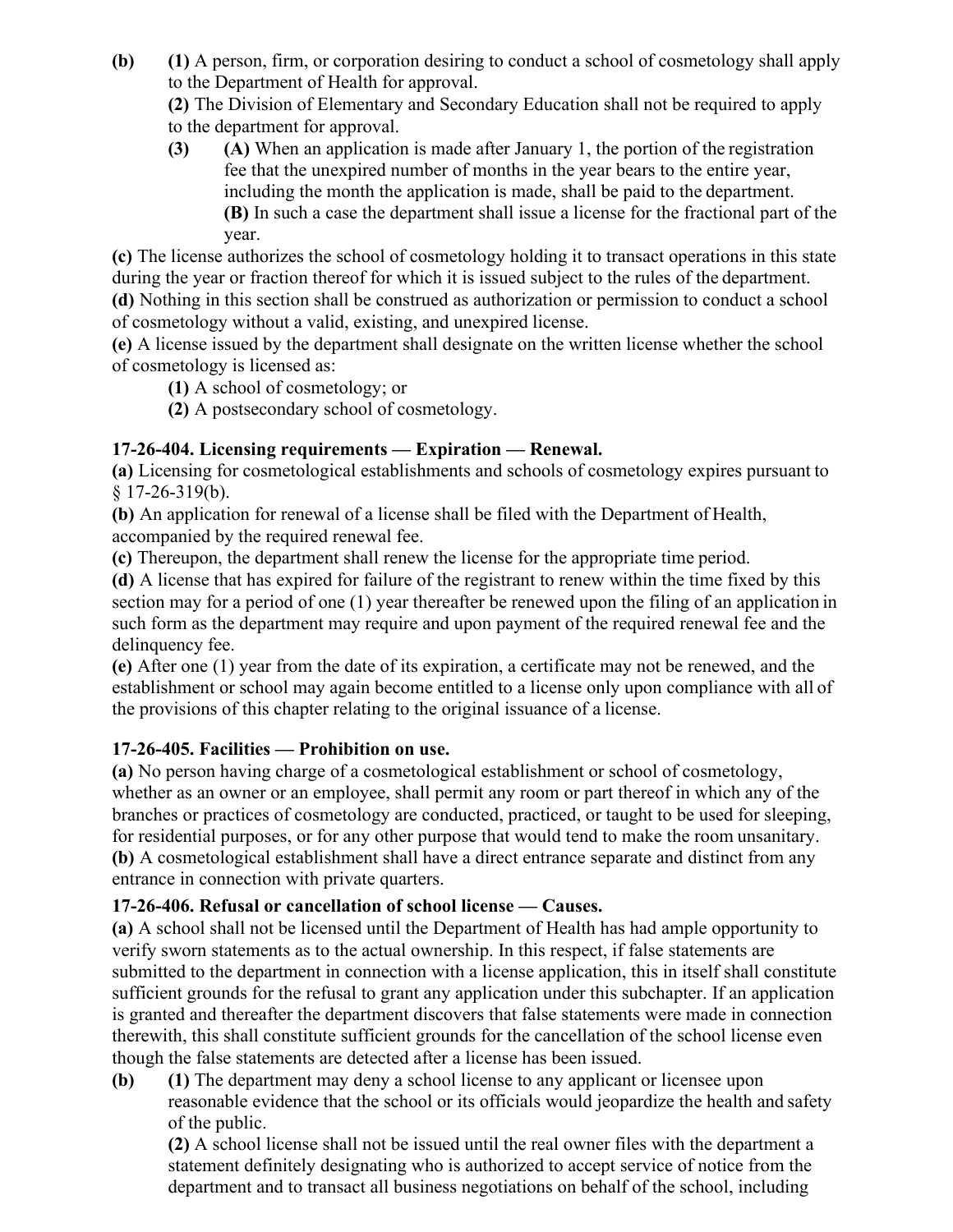answers to citations for hearing and compliance with rulings issued by the Cosmetology Technical Advisory Committee.

# **17-26-407. Inspection of school facilities.**

**(a)** Before any school license under this subchapter shall be finally granted, a second inspection shall be made after the equipment has been installed and before the school is permitted to begin operation.

**(b)** An applicant shall not be granted a license to operate a school unless the Department of Health finds that sufficient equipment has been installed for the requirements of enrolling a minimum of not fewer than twenty-five (25) bona fide students and that not fewer than twentyfive (25) bona fide full-time student registration requests have been received in the case of any new school.

**(c)** New schools of cosmetology shall be required to contain not less than two thousand five hundred square feet (2,500 sq. ft.) of floor space in the working area.

# **17-26-408. Duties of school.**

Each school shall:

**(1)** Possess sufficient apparatus and equipment necessary for the ready and full teaching of all the subjects or practices of cosmetology;

**(2)** Maintain licensed instructors competent to impart instruction in all branches or practices of cosmetology;

**(3)** Keep a daily record of the attendance of each student and the time devoted by each student to the various practices or branches of cosmetology and electrology;

**(4)** Establish grades and hold examinations before issuing diplomas; and

**(5)** Fix its tuition at an amount that will enable it to furnish without further charge to the student all cosmetics, materials, and supplies used on the public and in classes. This does not include books and instruments as shall be determined from time to time by the Department of Health.

# **17-26-409. School supervisor.**

Every school shall at all times be in charge of and under the supervision of a licensed cosmetologist manager-operator who has had at least a total of three (3) years of practical experience in the practice or teaching of all of the branches of cosmetology, except the branch of electrology, in a licensed cosmetological establishment or a licensed school of cosmetology and who holds an instructor's license.

# **17-26-410. Instructor qualifications.**

- **(a) (1) (A)** Each person employed in a school to instruct students in the school shallbe be licensed as an instructor in the field in which he or she specialize. **(B)** A licensed instructor in good standing is not required to renew his or her specialty license.
	- **(2)** A licensed instructor shall:

**(A)** Be twenty-one (21) years of age or older and have had six hundred (600) hours of teacher training in a school of cosmetology;

**(B)** Have passed an instructor's written examination given by the Department of Health, a practical examination administered by the school, and have received an instructor's license; and

**(C)** Have received not less than eight (8) hours of additional training in an instructor's training seminar or continuing education course certified by the department.

**(b)** A licensed instructor shall not teach outside the profession in which the license to practice allows.

**(c)** A cosmetology school shall offer an education in cosmetology regardless of whether the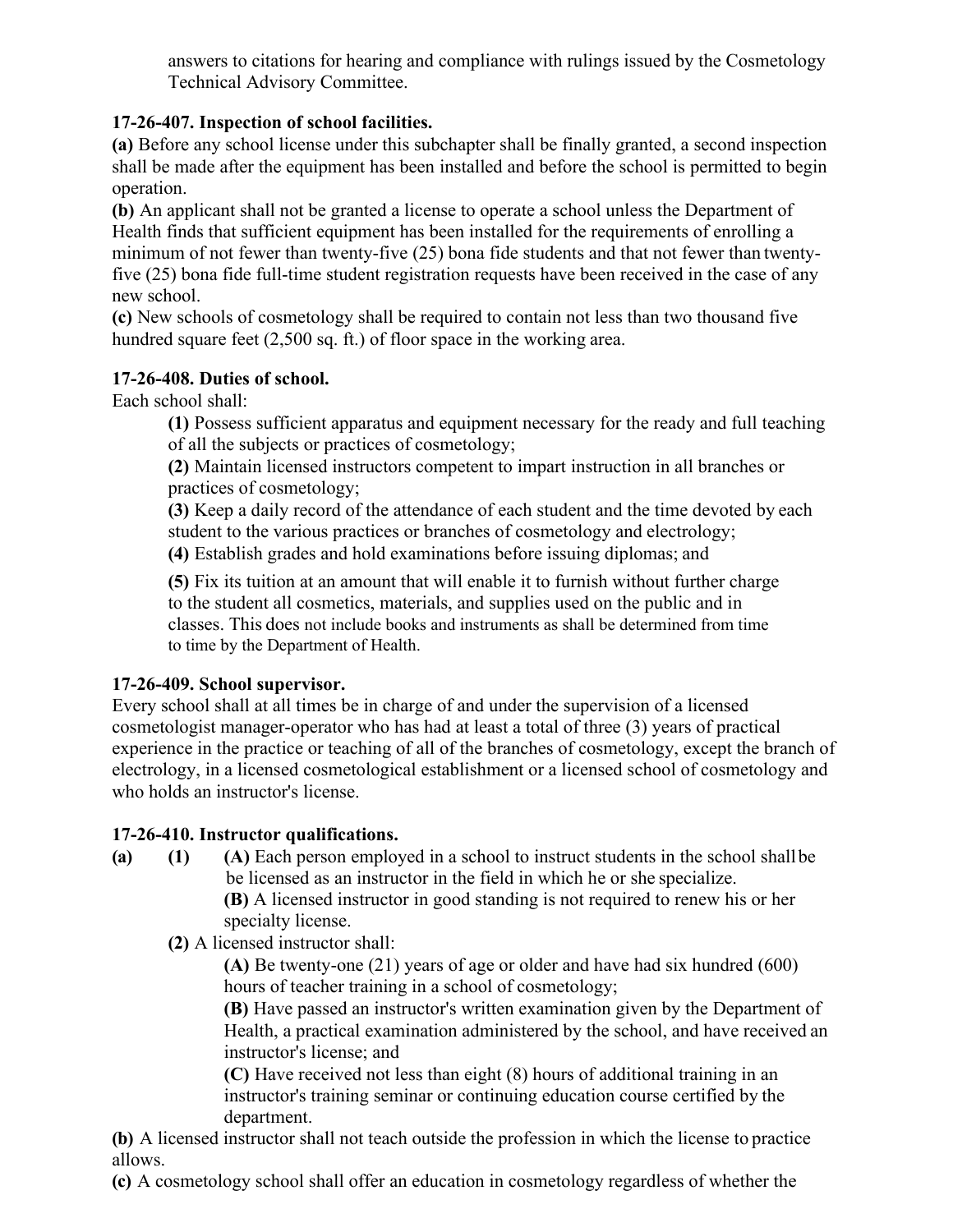curriculum includes a specialty course.

#### **17-26-411. Instructors — Duties — Number.**

**(a)** All instructors shall be continuously engaged in teaching students in theoretical or practical work. Except when instructing a student, an instructor may not practice upon a client, and any instructor who does so is subject to disciplinary action by the Cosmetology Technical Advisory Committee.

**(b)** The State Board of Health shall promulgate reasonable rules concerning the number of instructors necessary to properly conduct a school of cosmetology.

#### **17-26-412. School term — Cosmetology curriculum.**

**(a)** Each school shall maintain a school term of not less than one thousand five hundred (1,500) hours, instruction of which shall not be in excess of ten (10) hours per day and six (6) days per week during the course. The school shall maintain a course of practical training and technical instruction equal to the requirements for examination for a license as a cosmetologist.

**(b)** It shall so arrange the courses devoted to each branch or practice of cosmetology as the Department of Health may from time to time adopt as the course to be followed by the schools. **(c)** The curriculum described in this section may be completed through supervisory learning in a classroom, online, or on a distance education platform for up to fifty percent (50%) of the student's training program as authorized by the United States Department of Education as existed on January 1, 2021.

#### **17-26-413. Electrology course.**

**(a) (1)** An electrology course established by a school of cosmetology shall consist of three hundred fifty (350) hours or six hundred (600) hours of practical training and technical instruction that shall extend over a period of not less than two (2) months for a threehundred-fifty-hour course and four (4) months for a six-hundred-hour course.

**(2)** In no event shall the training extend over a period of more than six (6) months from the date of initial enrollment.

**(b)** The course shall be in accordance with a curriculum established by the Department of Health.

# **17-26-414. Special programs.**

**(a)** Instruction shall not exceed ten (10) hours per day and six (6) days per week during the program.

**(b)** When a student completes the required number of hours for a special program and reenrolls for a cosmetology program or when a student transfers from a special program to a cosmetology program before completion of the special program, he or she shall be given credit for the number of hours spent in connection with the special program, but not to exceed the maximum hours required thereof, toward the satisfaction of the time required for the cosmetology program as determined by rules of the Cosmetology Technical Advisory Committee.

# **17-26-415. Student registration — Reregistration on transfer.**

**(a) (1)** All students of cosmetology, manicuring, electrology, aesthetics, and instructor training shall be registered with the Department of Health before accredited hours can be obtained.

**(2)** The enrollment application shall be accompanied by a copy of a method of identification containing a photograph of the applicant.

**(3)** A student shall not earn hours before the date in which the department has issued a student permit.

**(b)** A student who has completed the registration process and whose information is on file with the department shall complete a reenrollment form without submitting additional documents other than the student permit fee and a method of identification containing a photograph of the student.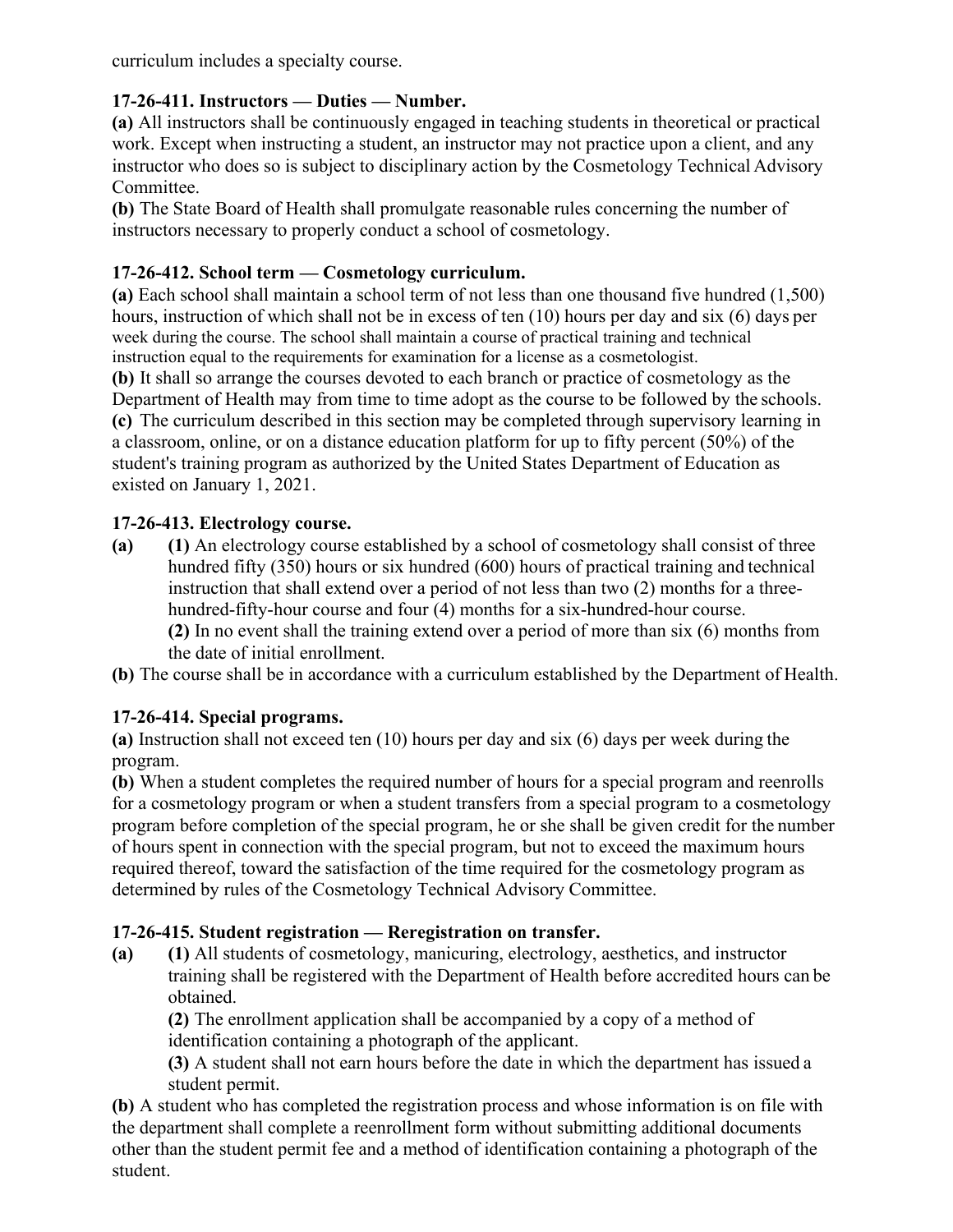#### **17-26-417. Student work.**

**(a)** In each licensed school of cosmetology:

**(1)** A student for a license as a cosmetologist, after one hundred fifty (150) hours of instruction, may engage, in the school as a student, in work connected with any branch or any combination of the branches of cosmetology taught in the school upon a client who is paying for service or materials;

**(2)** A student for a license as a manicurist, after sixty (60) hours of instruction, may engage, in the school as a student, in work connected with manicuring taught in the school upon a client who is paying for service or materials;

**(3)** A student for a license as an aesthetician, after sixty (60) hours of instruction, may engage, in the school as a student, in work connected with aesthetics taught in the school upon a client who is paying for service or materials; and

**(4)** A student for a license as an electrologist, after sixty (60) hours of instruction, may engage, in the school as a student, in work connected with electrology taught in the school upon a client who is paying for service or materials.

**(b)** A student may not engage in any work upon a client who is paying for service or materials until he or she has had the required number of hours of instruction.

**(c)** A school shall not advertise student work to the public through any medium unless the work is designated as student work.

**(d) (1)** A school may allow a student to volunteer in charity or special events held outside the school if the following conditions are met:

**(A)** The student agrees to participate;

**(B)** The student is accompanied by and acts under the direct supervision of a licensed instructor; and

**(C)** The school maintains the required student-to-teacher ratios.

**(2)** Documentation shall be maintained in the student's school file outlining the date, name, and location of the event and the number of hours volunteered.

**(e) (1)** A student providing services under this section shall apply for a student permit from the Department of Health.

**(2)** The State Board of Health shall promulgate rules concerning the issuance of student permits.

- **(3)** A student permit shall contain a photograph of the student.
- **(4)** The student permit shall be:

**(A)** Maintained by the owner of the school attended by the student during the student's enrollment; and

**(B)** Returned to the department along with a copy of the student's Certificate of Training upon the conclusion of the student's enrollment in the school.

# **17-26-418. Cosmetology courses in public schools.**

- **(a) (1)** All public educational institutions operating cosmetological schools shall comply with the standards and rules promulgated by the State Board of Health.
	- **(2) (A)** However, the responsibility for approval of cosmetological schools in public educational institutions shall be the sole responsibility of the Arkansas Higher Education Coordinating Board.

**(B)** In approving a cosmetological school in a public educational institution, the Arkansas Higher Education Coordinating Board shall use the same application process and requirements as the State Board of Health uses for approval of all other cosmetological schools.

**(b)** Such schools shall not be required to obtain a license as prescribed in this chapter.

**(c)** Each person who successfully completes the courses in cosmetology given in a school under the public school system of this state is eligible for a license under this chapter the same as though he or she had graduated from a licensed private school of cosmetology approved by the State Board of Health. For this purpose, successful completion of courses in cosmetology given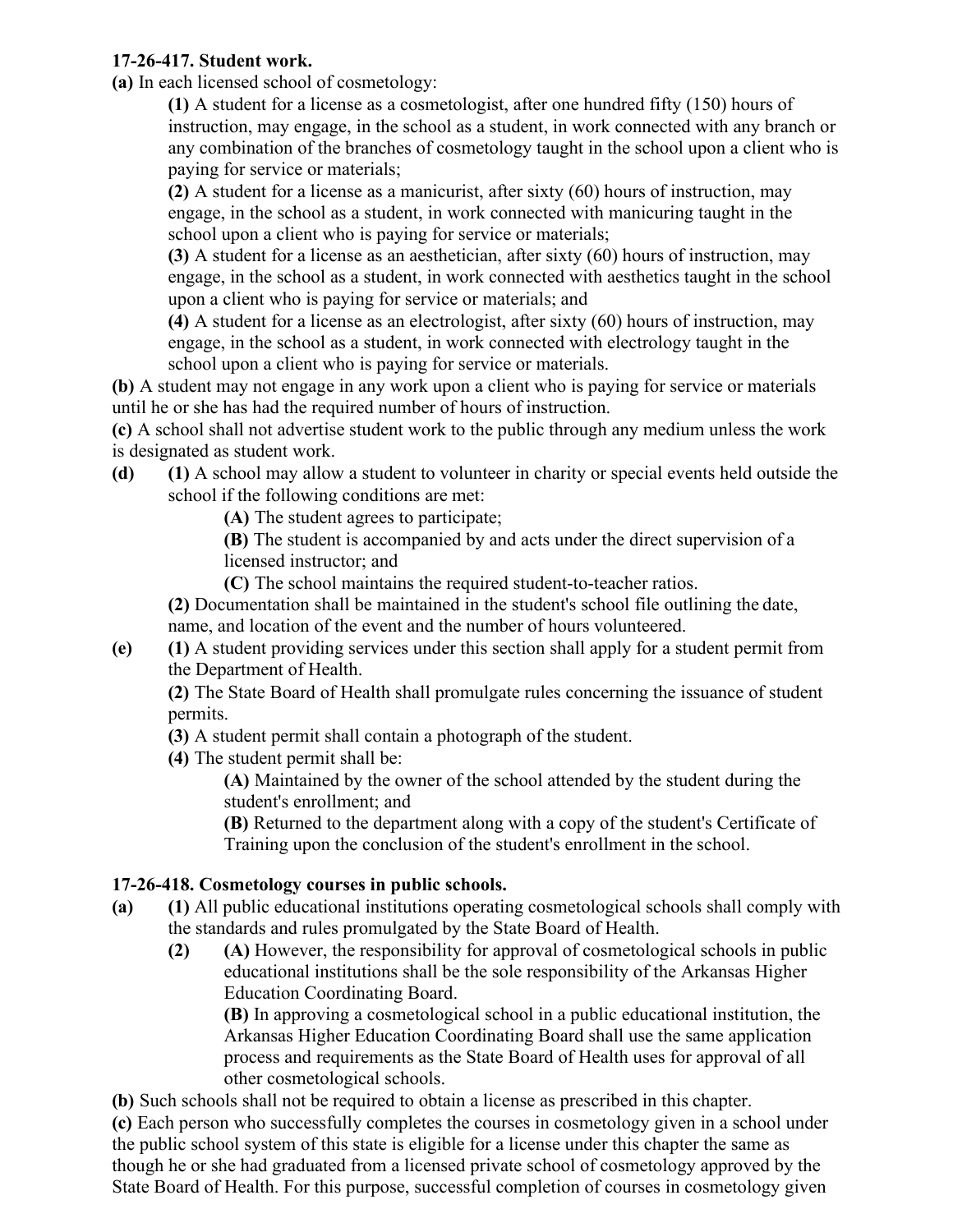in public schools equal to and the equivalent of the courses required to be given in licensed private schools of cosmetology approved by the State Board of Health shall be deemed to be the fulfillment of the requirements of this chapter in regard to completion of courses in licensed schools of cosmetology approved by the State Board of Health.

#### **17-26-419. Domestic violence and sexual assault awareness training.**

**(a)** A cosmetological school or establishment under this subchapter shall establish a domestic violence and sexual assault awareness training course.

- **(b) (1)** A student enrolled in a cosmetological school or establishment shall complete a onehour course in domestic violence and sexual assault awareness training as a part of his or her required training hours under § 17-26-304 in order to be eligible for an examination. **(2)** A student under this chapter who is trained in domestic violence and sexual assault awareness shall not be civilly or criminally liable for acting in good faith or failing to act on information obtained during the course of employment concerning potential domestic violence or sexual assault.
- **(c) (1)** The training course under this section shall be approved by the Department of Health and provided by an instructor, school, institution, or other organization approved by the department.
	- **(2)** The department shall establish by rule a means for the verification of completion of the training course by the student.

#### **17-26-420. Mobile Salons.**

**a) (1)** Beginning September 1, 2017, the Department of Health may issue a license for the operation of a mobile salon to an applicant who submits an application on a form approved by the Cosmetology Technical Advisory Committee, pays required fees as determined by the department with the advice of the committee, and is in compliance with this chapter.

**(2)** Requirements that apply to a cosmetological establishment under this chapter shall apply to mobile salons, except to the extent that the requirements conflict with rules adopted by the department under subdivision (b)(1) of this section.

**(b) (1)** By September 1, 2017, the department shall adopt rules to implement this section. **(2)** The rules as described in subdivision (b)(1) of this section shall include the establishment of minimum specifications for the facilities, technical equipment, environment, supplies, personnel, operation, ownership, and procedures for mobile salons.

**17-26-501. Title.**

This subchapter shall be known and may be cited as the "Natural Hair Braiding Protection Act".

#### **17-26-502. Legislative findings.**

The General Assembly finds that:

**(1)** Natural hair braiding is a traditional practice that is safe;

**(2)** Natural hair braiding presents no significant health and safety risks to customers or practitioners;

**(3)** Occupational regulation harms consumers by limiting their choices or by forcing consumers to forgo braiding services or enter the underground economy;

**(4)** Occupational regulation and occupational licenses cause unnecessary difficulties for natural hair braiders to earn an honest living through their practice, to provide for themselves and their families, to offer their services to and compete for customers, and to create new employment and business opportunities through their entrepreneurialism; and **(5)** It is the public policy of this state to protect economic liberty.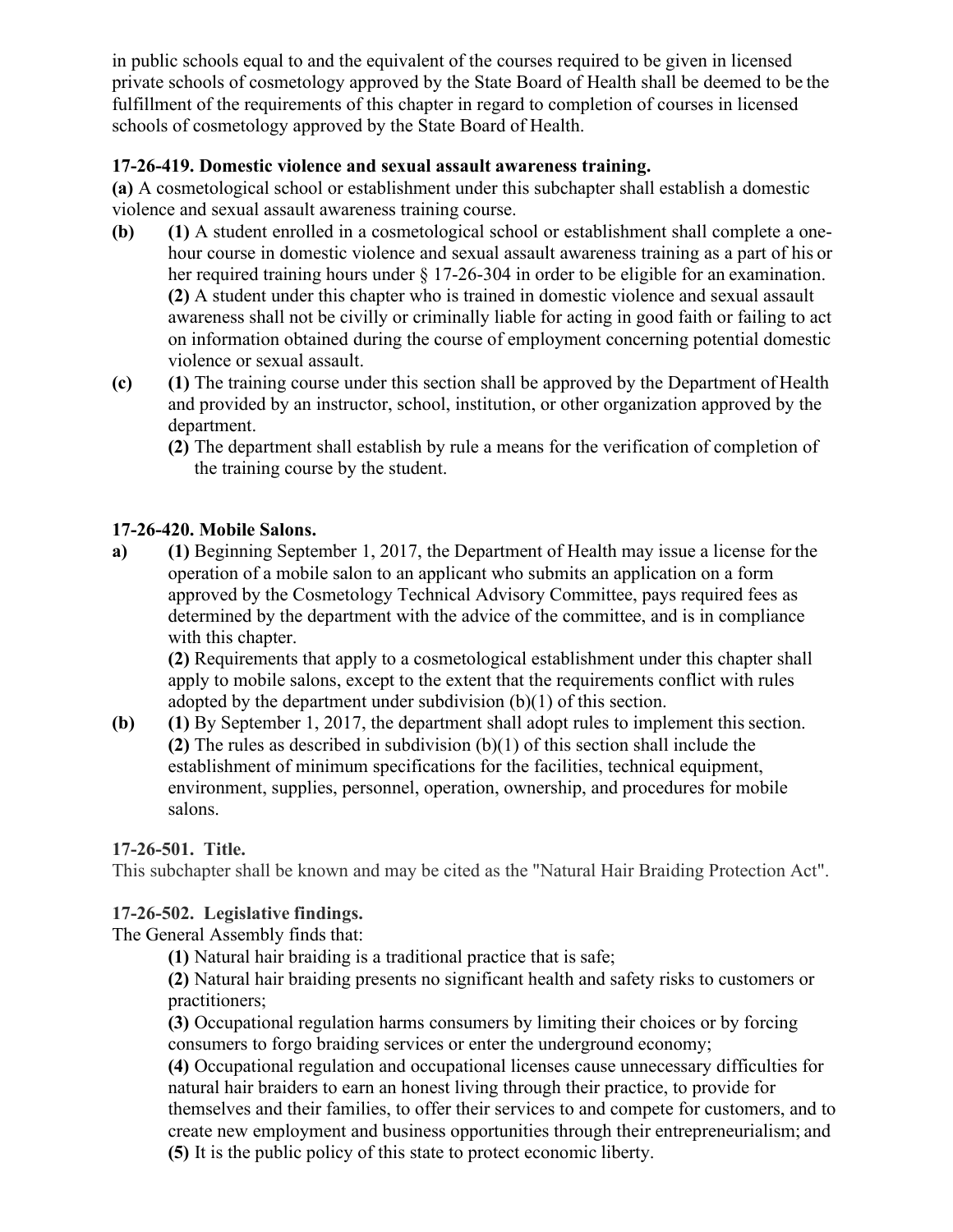#### **17-26-503. Definitions.**

As used in this subchapter:

**(1)** "Mechanical device" means clips, combs, curlers, curling irons, hairpins, rollers, scissors, needles, thread, and hair binders; and

**(2) (A)** "Natural hair braiding" means a service of twisting, wrapping, weaving, extending, locking, or braiding hair by hand or with a mechanical device that includes without limitation:

> **(i)** The use of natural or synthetic hair extensions, natural or synthetic hair fibers, decorative beads, and other hair accessories;

**(ii)** The minor trimming of natural hair or hair extensions incidental to twisting, wrapping, weaving, extending, locking, or braiding hair;

**(iii)** The use of topical agents such as conditioners, gels, moisturizers, oils, pomades, and shampoos; and

**(iv)** The making of wigs from natural hair, natural fibers, synthetic fibers, and hair extensions.

**(B)** Natural hair braiding does not include:

**(i)** The application of dyes, reactive chemicals, or other preparations to alter the color of the hair or to straighten, curl, or alter the structure of the hair;

**(ii)** The use of chemical hair joining agents such as synthetic tape, keratin bonds, or fusion bonds; or

**(iii)** Embellishing or beautifying hair by cutting or singeing except as needed in the braiding process.

**(C)** Natural hair braiding is commonly known as "African-style hair braiding" but is not limited to any particular cultural, ethnic, racial, or religious form of hairstyle.

# **17-26-504. Exemption.**

The practice of natural hair braiding, except as provided by this subchapter, is exempt from regulation under this chapter and is exempt from the authority of the Cosmetology Technical Advisory Committee, the State Board of Health, and the Department of Health.

# **17-26-505. Application of certification requirements.**

**(a)** A person who has practiced natural hair braiding for two (2) consecutive years as of December 31, 2015, shall be granted a natural hair braiding certificate if he or she completes and files the following on or before December 31, 2015:

**(1)** An application for certification;

**(2)** Payment of the registration fee of thirty dollars (\$30.00) every two (2) years;

**(3)** An affidavit signed by the applicant attesting that he or she has practiced hair braiding for two (2) consecutive years; and

**(4)** An affidavit signed by an employer or customer of the applicant attesting that he or she has witnessed the applicant practicing natural hair braiding in the past two (2) years.

**(b) (1)** Except as provided under subsection (a) of this section, an applicant for natural hair braiding certification asserting reciprocity with another state shall:

**(A)** Provide a certificate, a license, or a registration from another state that shows that he or she was legally practicing natural hair styling, braiding, or natural hair cultivation in that state;

**(B)** Pass a written examination approved by the Cosmetology Technical Advisory Committee;

**(C)** Submit an application for certification; and

**(D)** Pay a registration fee of thirty dollars (\$30.00) every two (2) years.

**(2)** Except as provided under subsection (a) of this section, an applicant for natural hair braiding certification who is not asserting reciprocity with another state shall: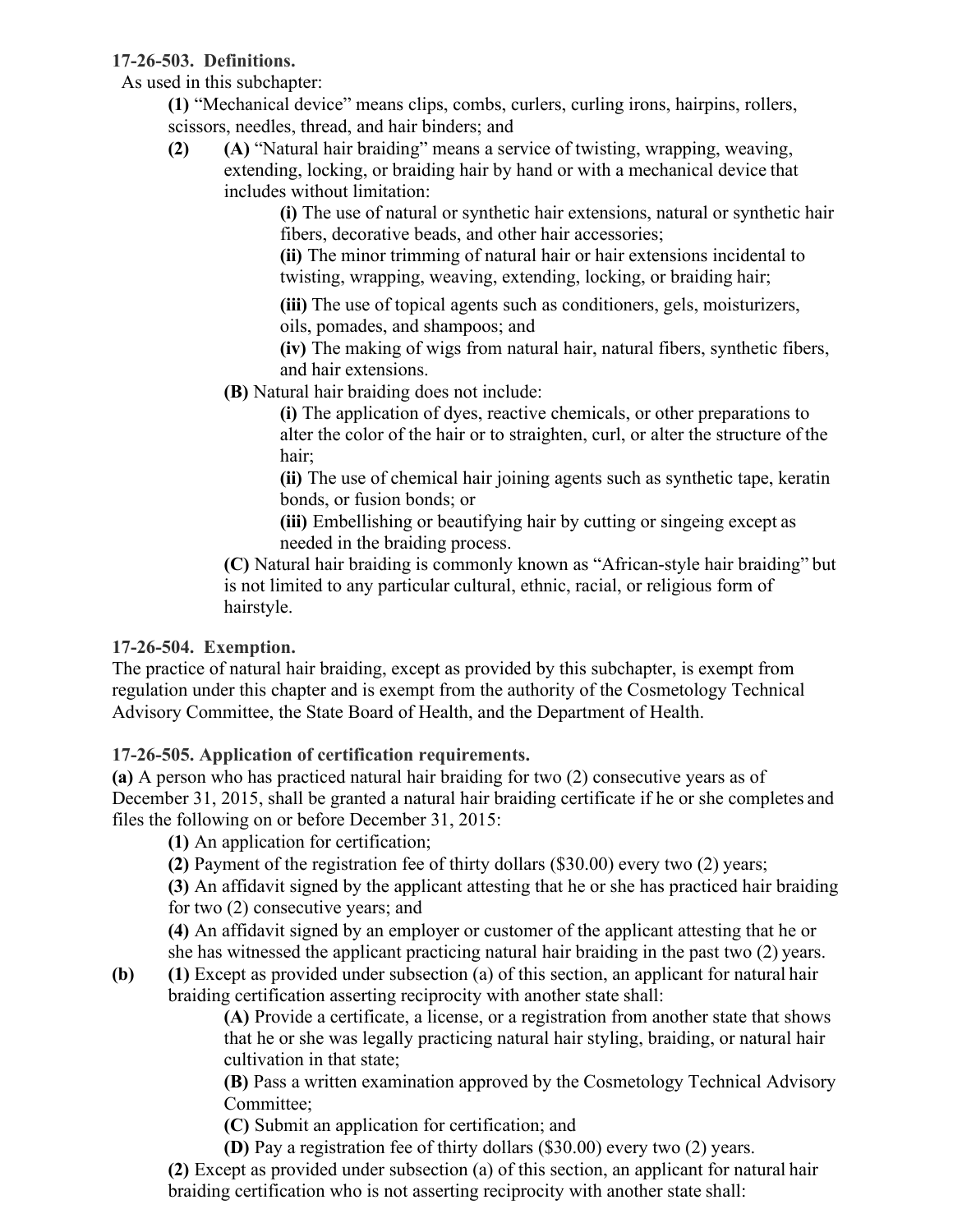**(A)** Provide proof of completion of an eighty-hour health and safety course approved by the committee;

**(B)** Provide proof of completion of a forty-hour scalp care course approved by the committee;

**(C)** Pass a written examination approved and administered by the committee on health, safety, scalp care, and this subchapter;

**(D)** Submit an application for certification; and

**(E)** Pay a registration fee of thirty dollars (\$30.00) every two (2) years.

**(c)** An individual may engage in natural hair braiding and operate an establishment where only natural hair braiding is practiced without obtaining natural hair braiding certification.

#### **17-26-601. Definitions.**

As used in this subchapter:

**(1)** "Artist" means any person other than a licensed physician who performs body art on a human;

**(2)** "Artist in training" means a person who:

**(A)** Is in training under the supervision of an artist trainer or a physician; and

**(B)** Shall not perform body art independently;

**(3)** "Artist trainer" means an artist who:

**(A)** Has been licensed by the Department of Health as an artist for at least five (5) years in the specified field of body art in which he or she will offer training;

**(B)** Has worked in a body art establishment licensed by the department for at least five (5) years and been in compliance with department rules governing body artists; **(C)** Has completed the course required under § 17-26-606; and

**(D)** Is a registered instructor for the specified field of body art with the department;

**(4)** "Body art" means procedures that include:

**(A)** Tattooing;

**(B)** Body piercing;

**(C)** Branding; or

**(D)** Scarification;

**(5) (A)** "Body piercing" and "body piercing procedure" mean the puncturing of a part of a live human being to create a hole for ornamentation or decoration or a single-point perforation of a body part to insert an anchor with a single stud protruding or flush with the skin.

**(B)** "Body piercing" or "body piercing procedure" shall not include piercing an earlobe with a presterilized, disposable, single-use stud or solid needle that is applied using a mechanical device to force the needle or stud through the earlobe;

**(6)** "Branding" means a permanent mark made on human tissue by burning with a hot iron or other instrument;

**(7)** "Critical item" means an aspect of operation or condition of a facility or equipment that constitutes the greatest hazard to health and safety, including imminent health hazards; **(8)** "Establishment" means any place or facility:

**(A)** Where body art is performed; and

**(B)** That has a body artist licensed in Arkansas on staff;

**(9)** "Guest artist" means an artist from a state other than Arkansas or a country other than the United States who:

**(A)** Holds a license from the body art regulatory board or agency, if in existence, in that state or country; or

**(B)** If an artist license is not available in the guest artist's state or country, can submit to the department evidence of professional experience, employment, and education including:

**(i)** Proof of blood-borne pathogen certification; and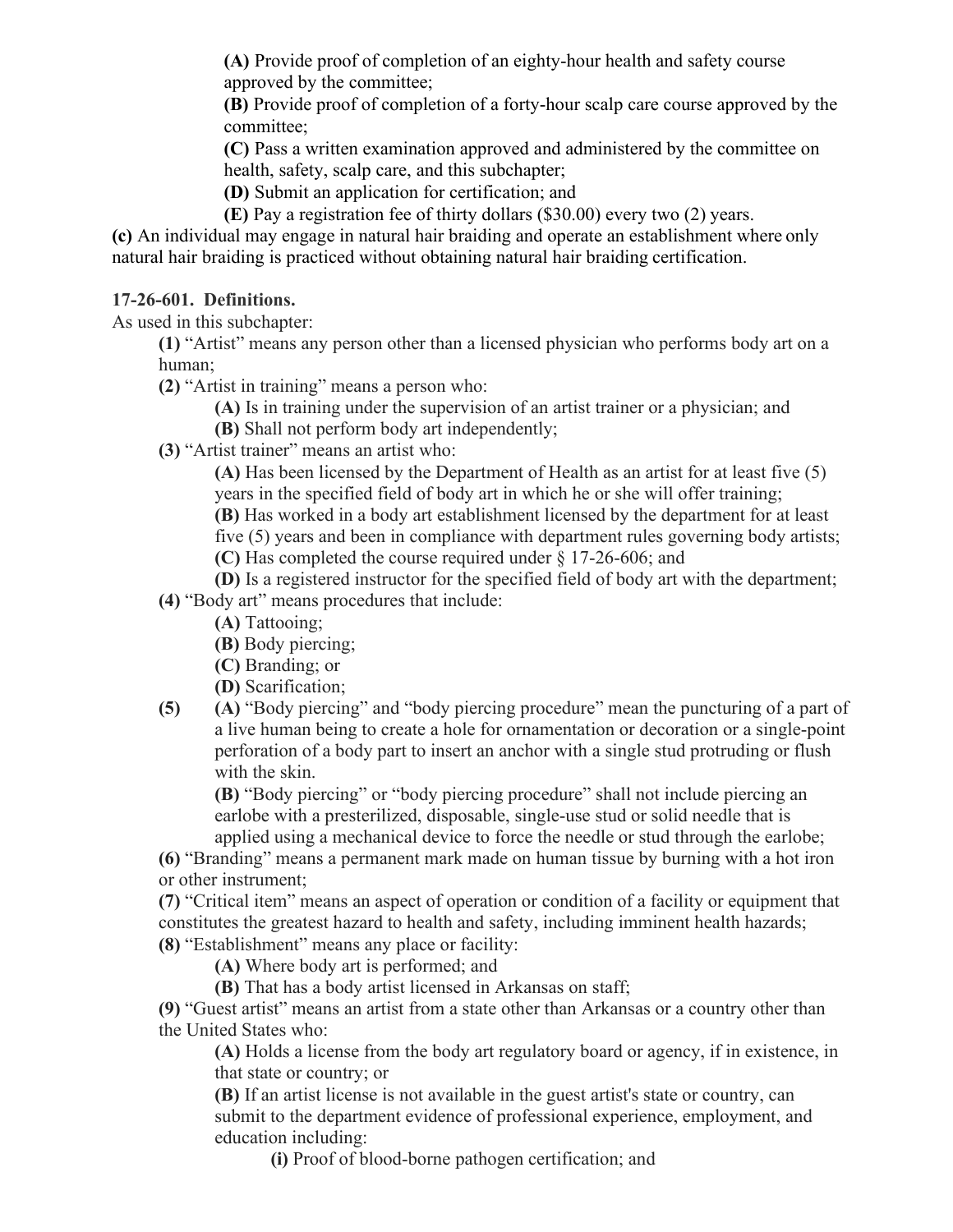**(ii)** Proof of employment in a licensed body art facility for at least two (2) years;

- **(10)** "Instrument" means equipment used during body art, including without limitation:
	- **(A)** Forceps;
	- **(B)** Hemostats;
	- **(C)** Needles;
	- **(D)** Receiving tubes; and
	- **(E)** Tattoo barrels and tubes;

**(11)** "Scarification" means injury of the skin involving scratching, etching, or cutting of designs to produce a scar on a human being for ornamentation or decoration;

**(12)** "Sponsor" means an individual or business entity, including an event coordinator or manager, responsible for the organization of a convention, trade show, or other temporary event that includes a body art demonstration booth;

**(13)** "Subdermal implanting" means the insertion of an object under the skin of a live human being for ornamentation or decoration; and

**(14) (A)** "Tattooing" and "tattoo procedure" mean any method of placing designs, letters, scrolls, figures, symbols, or any other marks upon or under the skin by introducing pigments or by the production of scars to form indelible marks with the aid of needles or other instruments.

**(B)** "Tattooing" and "tattoo procedure" do not include permanent cosmetics.

#### **17-26-602. Unlawful to perform body art on person under 18 years of age — Documentation and consent.**

**(a) (1)** A person under eighteen (18) years of age shall not undergo body art unless:

**(A)** Written consent is given by the person's parent or legal guardian;

**(B)** The parent or legal guardian is present during the procedure;

**(C)** The person to undergo body art and the parent or legal guardian each provide a valid government-issued form of identification that includes a name, date of birth, and photo; and

**(D)** The parent or legal guardian presents proof of guardianship that matches the identification given, including without limitation a birth certificate or a court or state record for adoption, legal guardianship, emancipation, or a marriage license.

**(2)** The artist shall retain for at least two (2) years a copy of a photo identification and a proof of guardianship presented under subdivision (a)(1) of this section.

**(b)** A person shall not perform body art on a person under sixteen (16) years of age, regardless of parental consent, except when piercing the earlobe.

**(c)** It is unlawful to perform body art on the nipple or genitalia of a person under eighteen (18) years of age regardless of parental consent.

**(d)** It is unlawful to perform branding on a person under eighteen (18) years of age regardless of parental consent.

**(e)** Regardless of age, the person receiving the body art shall attest to the fact that he or she is not under the influence of drugs or alcohol.

**(f)** Printed and verbal instructions on the care of the skin and the body art shall be given to each person after the procedure, and a copy of the instructions shall be posted in a conspicuous place in the body art establishment.

**(g) (1) (A)** In addition to the attestations required in subsections (a) and (e) of this section, records shall be kept of all persons receiving body art and of the parents or guardians giving consent under the rules promulgated by the State Board of Health to implement this subchapter.

**(B)** If the person to undergo body art is under eighteen (18) years of age, the record shall include the printed legal name and signature of the parent or legal guardian.

**(2)** All records shall be retained for at least two (2) years from the last date recorded in the bound book.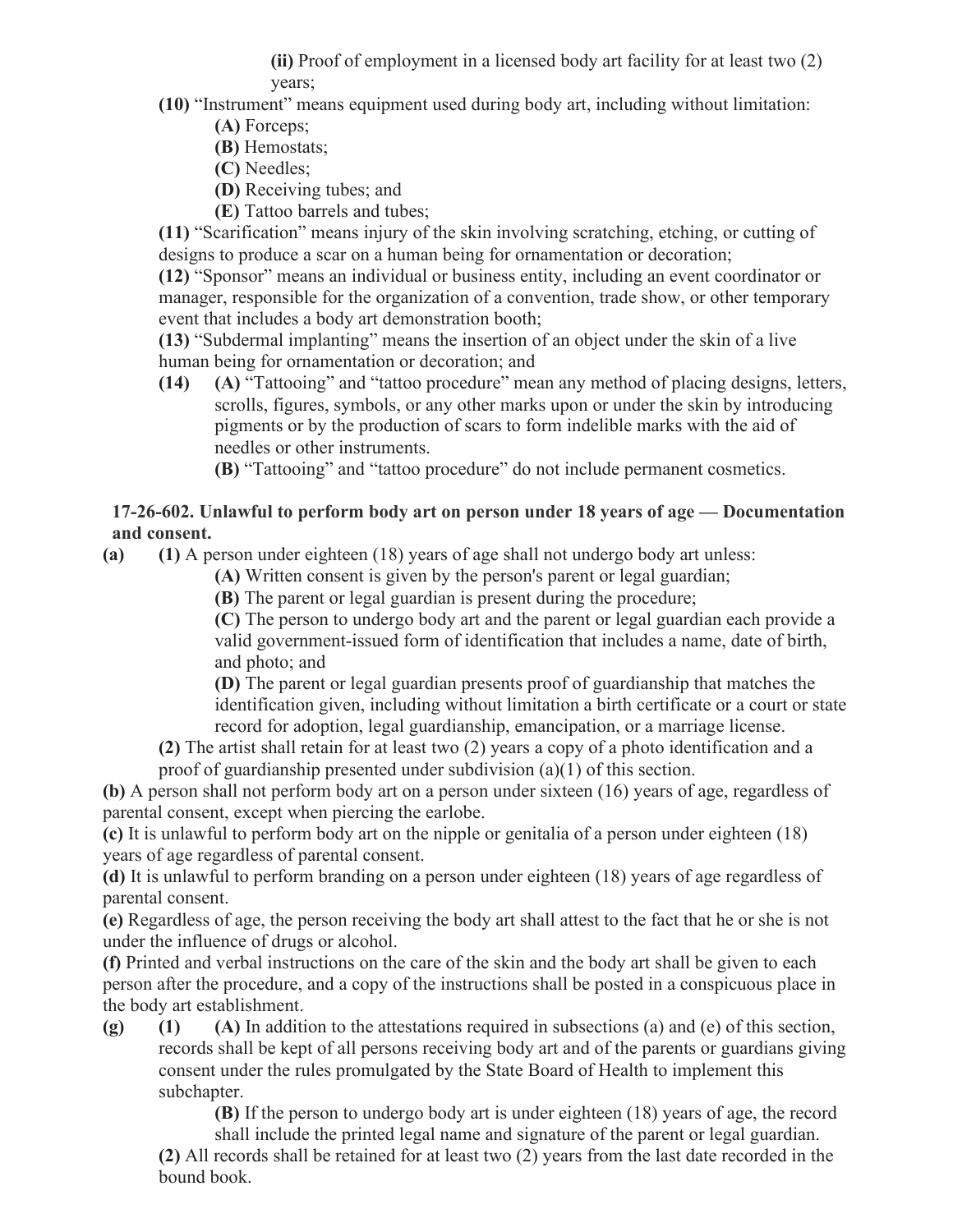**(3)** All required signatures shall be in ink, and required records shall be available at a reasonable time for examination by the Department of Health and by local health officials.

**(h) (1)** Except as provided in subsections (a)-(c) of this section, it is unlawful to perform body art on a person under eighteen (18) years of age, and any person who pleads guilty or nolo contendere to or is found guilty of a violation of this subdivision (h)(1) is guilty of a Class A misdemeanor.

**(2)** Any person who falsely claims to be the minor's parent or legal guardian for the purpose of obtaining body art for a person under eighteen (18) years of age shall be guilty of a Class D felony.

**(3)** It is not a defense to a criminal prosecution under subdivision (h)(1) of this section that at the time of the offense the person who received the body art possessed a letter of consent from the person's parent or legal guardian if the letter was forged or if a person falsely assumed the identity of the minor's parent or legal guardian.

**(i) (1)** It is unlawful to perform body art in any unlicensed facility.

**(2)** A person who pleads guilty or nolo contendere to or is found guilty of a violation of subdivision (i)(1) of this section is guilty of a Class D felony.

**(3)** A fine collected under this section, less court fees, shall be allocated as follows: **(A)** Fifty percent (50%) to the State of Arkansas;

**(B)** Twenty-five percent (25%) to the city or county that levied and collected the fine; and

**(C)** Twenty-five percent (25%) to be deposited into the State Treasury, credited to the Public Health Fund, and used exclusively for the Body Art Program of the department.

# **17-26-603. Department of Health to license, regulate, and inspect for health hazards.**

**(a) (1)** Body art establishments in which body art is performed and artists who perform body art shall be licensed by the Department of Health.

**(2)** A body art training facility shall be licensed by the department as an establishment and as an approved body art training facility.

**(3)** An artist from a state other than Arkansas or a country outside of the United States who holds a license from the body art regulatory board or agency in that state or country may submit an application for qualifications review by the department to determine eligibility for a body art license based upon criteria established by the department.

**(4)** The business premises, equipment, procedures, techniques, and conditions of those businesses shall be subject to at least one (1) inspection by the department.

**(b) (1)** The department may adopt appropriate rules regarding the artists, premises, equipment, procedures, techniques, and conditions of establishments which perform procedures subject to this subchapter to assure that the premises, equipment, procedures, techniques, and conditions are aseptic and do not constitute a health hazard.

**(2)** Any rule affecting body art establishments shall remain in effect until the State Board of Health adopts rules under this subchapter.

**(c)** Applicants for a license shall file applications upon forms prescribed by the department.

**(d)** A license shall be issued only for the premises and persons in the application and shall not be transferable.

**(e) (1) (A)** The department shall levy and collect an annual fee of one hundred fifty dollars (\$150) per establishment for issuance of a license to an establishment in which body art is performed.

**(B)** The department shall levy and collect an annual fee of one hundred dollars (\$100) per artist for issuance of a license to an artist who performs body art.

**(2) (A)** The department shall collect a one-time fee of five hundred dollars (\$500) per artist licensed in a state other than Arkansas or a country other than the United States who applies for qualifications review by the department.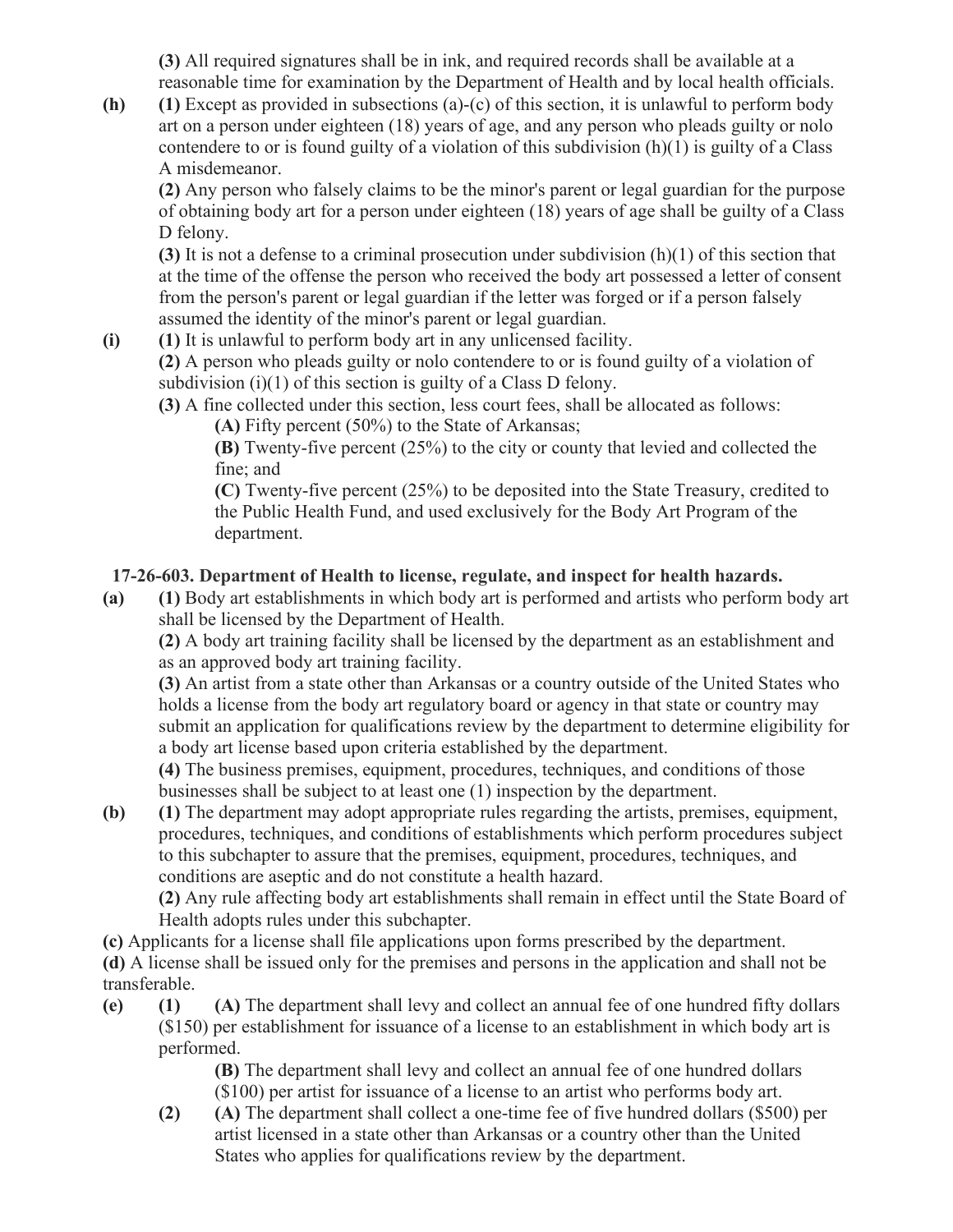**(B)** The fee for written and practical examinations under § 17-26-608 is not required for an applicant under subdivision  $(e)(2)(A)$  of this section for examinations taken to complete requirements established by the department.

**(C)** Upon satisfactory completion of the requirements by the applicant and approval of qualifications established by the department, a body artist license shall be issued to an applicant under subdivision  $(e)(2)(A)$  of this section.

**(D)** The department shall collect the annual artist fee of one hundred dollars (\$100) after the issuance of a license under subdivision  $(e)(2)(C)$  of this section.

**(3)** The annual fee for an artist or for an establishment shall be based upon the calendar year, January 1 through December 31, with fees for any given year due by December 31 of the previous year.

**(4)** If the annual fee for a licensed establishment has not been paid by March 1 of the calendar year, the establishment shall be closed until a new license has been issued by the department and the annual fee has been paid.

**(5) (A)** If the annual fee for a licensed artist has not been paid by March 1 of the calendar year, the artist shall have his or her license suspended for ninety (90) days. **(B)** If an artist has his or her license suspended, he or she shall before a license may be reissued within ninety (90) days after the suspension:

**(i)** Pay a reinstatement fee of one hundred dollars (\$100) and pay all overdue licensing fees;

**(ii)** Complete a written exam with the department and a practical exam in the studio in which the artist is licensed; and

**(iii)** Meet current requirements established by the department for artists.

- **(D)** If an artist whose license is suspended has not met the requirements under subdivision  $(e)(5)(B)$  of this section within ninety (90) days after the suspension, the artist may apply for qualification review.
- **(6)** In addition to the penalty provisions found in this subsection, any studio or business owner operating without a current license commits a Class D felony.

**(f)** All fees levied and collected under this subchapter are declared to be special revenues and shall be deposited into the State Treasury, there to be credited to the Public Health Fund to be used exclusively for the Body Art Program of the department.

**(g)** Subject to any rules that may be implemented by the Chief Fiscal Officer of the State, the disbursing officer for the department may transfer all unexpended funds relative to the health facility services that pertain to fees collected under this subchapter, as certified by the Chief Fiscal Officer of the State, to be carried forward and made available for expenditures for the same purpose for any following fiscal year.

#### **17-26-604. Local health officials.**

**(a)** Any city or county department of health may periodically inspect body art establishments on the basis of compliance with state, city, or county sanitary regulations.

**(b)** The governing body of any municipality or county may adopt by ordinance local sanitary regulations of body art establishments.

#### **17-26-605. No criminal liability.**

This subchapter does not create any liability, criminal or otherwise, for a person under eighteen (18) years of age for undergoing body art.

#### **17-26-606. Blood-borne pathogens course.**

**(a) (1)** Each artist, artist trainer, and artist in training shall complete United States Occupational Safety and Health Administration blood-borne pathogens training approved by the Department of Health.

**(2)** An approved online course may be used to satisfy the requirement under subdivision  $(a)(1)$  of this section.

**(b)** Each artist trainer shall complete the course before training any artist in training.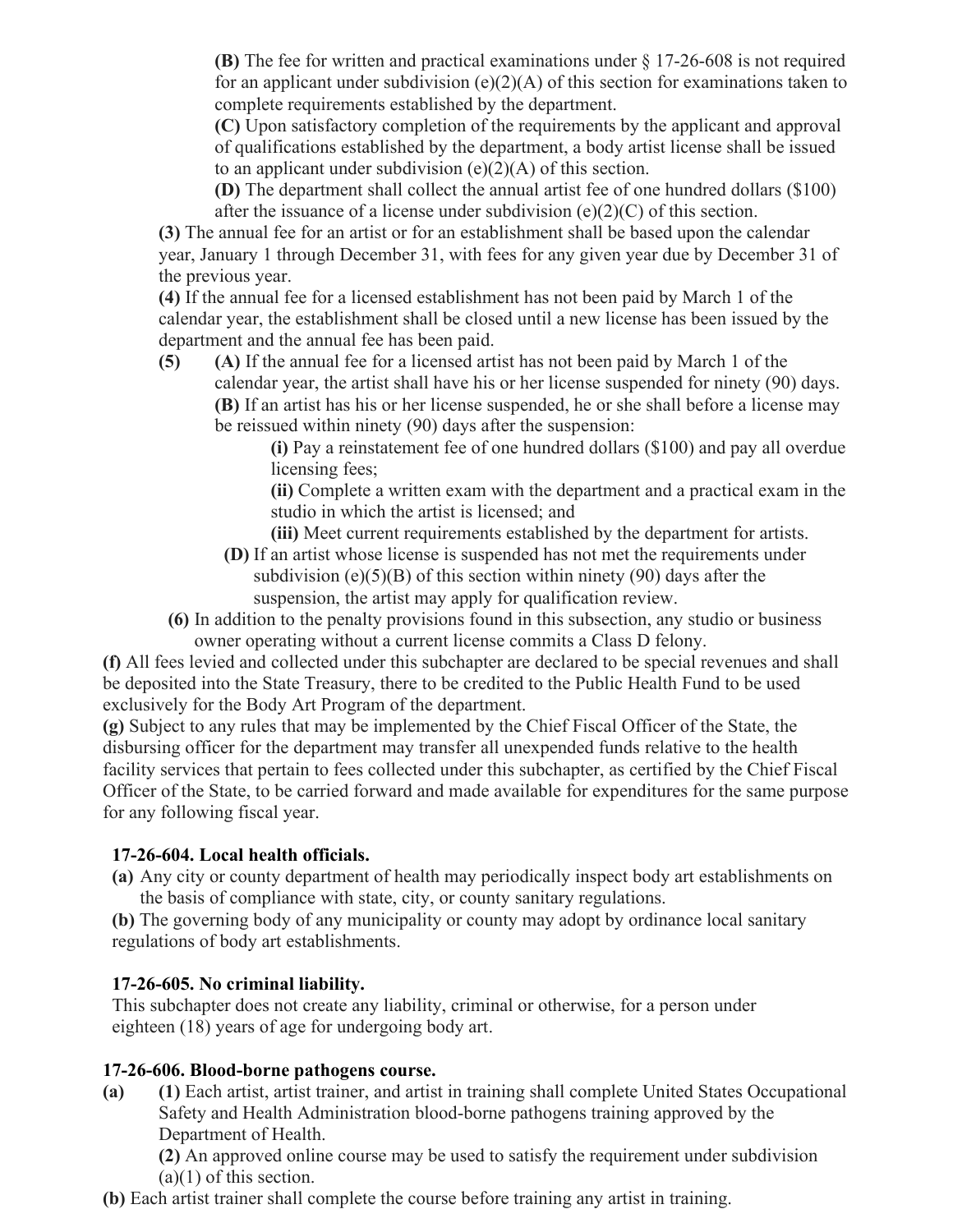**(c)** Each artist in training shall complete the course before applying for the examination required under § 17-26-608.

**(d) (1)** After completion of a first United States Occupational Safety and Health Administration blood-borne pathogens training approved by the department, an artist, an artist trainer, and an artist in training shall renew the training annually.

**(2)** A copy of each annual certification under subdivision (d)(1) of this section shall be submitted to the department with the license renewal.

# **17-26-607. Education of artist in training.**

**(a)** An artist trainer shall be a registered instructor in a school licensed by the Department of Health.

**(b)** The department shall develop standards to determine:

**(1)** The maximum number of artists in training in a training facility at any time; and **(2)** The length of the program in hours and across a range of months.

**(c) (1) (A)** During the artist training in the fields of tattooing, body piercing, or permanent cosmetics, each artist in training shall complete not less than three hundred seventy-five (375) clock hours of supervised body art work and classroom instruction in a period not less than six (6) months or more than twenty-four (24) months in an establishment licensed under § 17-26-603 and § 6-51-601 et seq.

**(B)** During the artist training in the field of branding, each artist in training shall complete not less than three hundred seventy-five (375) clock hours of supervised body art work and classroom instruction in a period not less than six (6) months or more than twenty-four (24) months in an establishment licensed under  $\S 17$ -26-603 and § 6-51-601 et seq.

**(C)** Additional fields of body art training may be added by completing not less than two hundred fifty (250) clock hours of technical and procedural training in each of the other fields of body art in which an artist in training is to be licensed.

**(D)** An artist in training studying multiple fields of body art at the same time shall complete the total clock hours of all fields in not less than twelve (12) months or more than twenty-four (24) months.

**(2) (A)** The artist trainer shall maintain a training log of the clock hours completed by the artist in training on forms approved by the department.

**(B)** The training log shall include without limitation a record of:

**(i)** Hours of both theory and practical education;

**(ii)** The procedures observed and completed; and

**(iii)** A list of resources used for training.

**(C)** The artist in training shall keep available for inspection a bound record book that is separate from the record book of another artist or artist in training.

**(D)** The completed training log shall be submitted to the department at the time of the practical examination under § 17-26-608.

**(d)** An artist trainer may offer training only in the area in which the artist trainer holds a current license from the department.

**(e)** The department shall adopt a minimum curriculum for each area of body art training that shall be followed by all artist trainers, artists in training, and body art training facilities.

# **17-26-608. Examination — Fee.**

**(a) (1) (A)** Each artist in training seeking licensure as an artist under the rules of the Department of Health shall take a written examination prepared or approved by the department before beginning training.

**(B)** Upon completion of the hours required under § 17-26-607, a practical examination shall be conducted by the department in each field of training for which the artist in training is seeking licensure.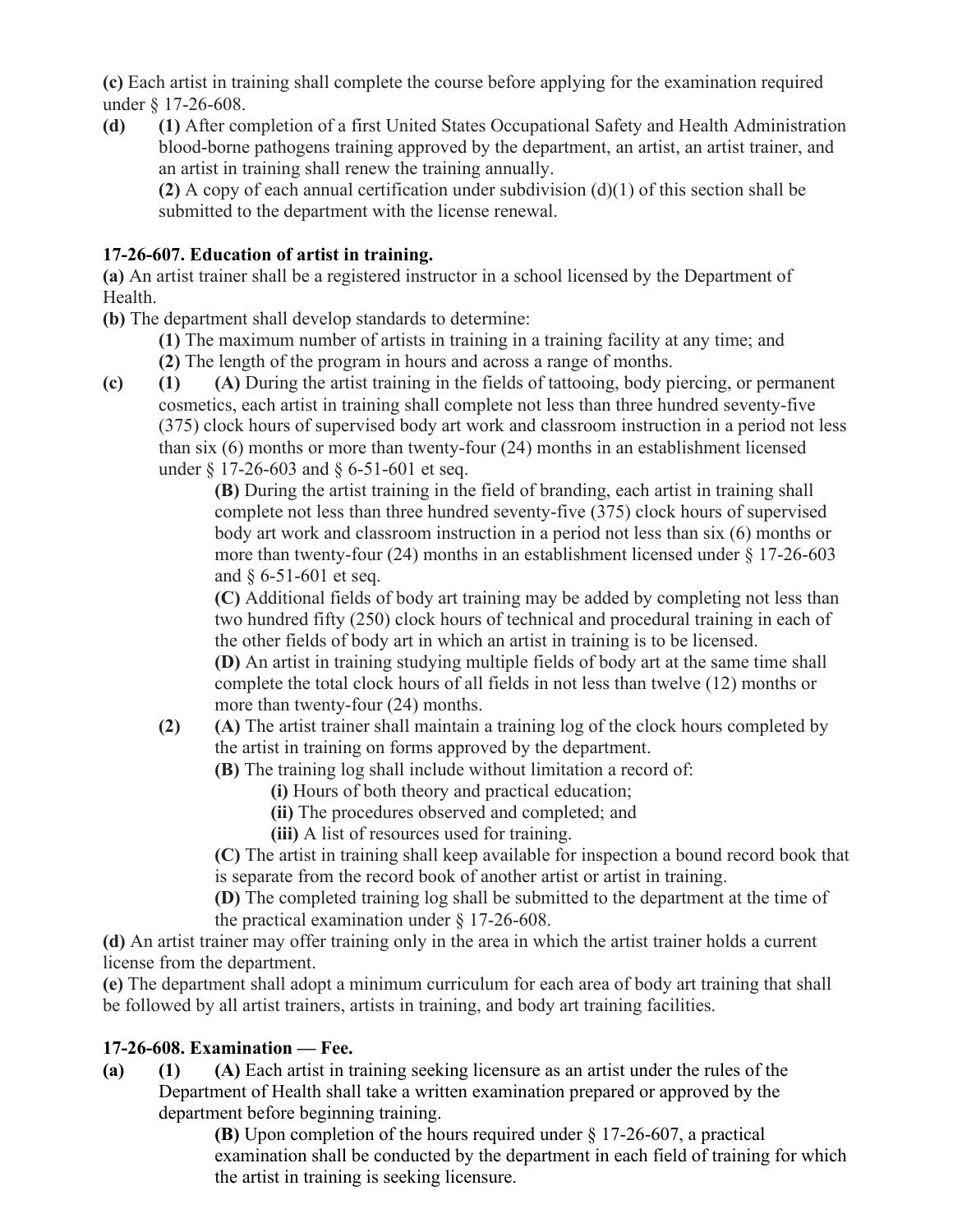**(2)** Until an artist in training receives a passing grade on the practical examination, no artist in training may:

**(A)** Be licensed as an artist;

**(B)** Hold himself or herself out as a licensed artist; or

**(C)** Independently perform a body art procedure without the supervision of a body art trainer.

**(b)** The department shall levy and collect a nonrefundable fee of fifty dollars (\$50.00) from each artist in training who applies to take the written and practical examinations required under this section for licensure as an artist.

**(c)** A fee collected under this section shall be deposited into the State Treasury, credited to the Public Health Fund, and used exclusively for the Body Art Program of the department.

# **17-26-609. Temporary demonstration license.**

**(a)** The Department of Health may issue a temporary demonstration license to an artist or establishment or to a supplier of materials for body art for:

- **(1)** Educational purposes where body art is performed;
- **(2)** Trade shows where body art is performed;
- **(3)** Demonstrations of body art products or procedures; and
- **(4)** An appearance as a guest artist.

**(b)** A temporary demonstration license shall be valid for no more than fourteen (14) consecutive calendar days.

**(c) (1)** The sponsor of a body art event for an educational purpose, a trade show, a

demonstration, or a combination of an educational purpose, a trade show, and a demonstration of body art procedures where body art is performed shall obtain the necessary permits to conduct business in the jurisdiction in which the event will be held, including without limitation a permit issued by the department.

**(2)** The department shall collect a nonrefundable sponsor fee of fifty dollars (\$50.00) per artist who performs body art at an event, not to exceed two thousand dollars (\$2,000) per event.

**(3)** In addition to the penalties under § 17-26-602, a sponsor who violates this subsection is subject to closure of the temporary body art event and a penalty not to exceed three (3) times the cost of the permit.

**(d)** The department shall levy and collect a nonrefundable fee of fifty dollars (\$50.00) from a guest artist for a temporary demonstration license.

**(e) (1)** An application for a temporary demonstration license shall be submitted to the department not less than forty-five (45) days before the event for educational purposes, trade show, or demonstration of body art products and procedures where body art is performed.

**(2)** An application for a temporary demonstration license shall be submitted to the department not less than seven (7) days before the appearance of a guest artist. **(3)** An artist shall provide evidence of completion of United States Occupational Safety and Health Administration blood-borne pathogens training with the application.

**(f) (1)** A person applying for a temporary demonstration license to appear as a guest artist shall provide documentation of licensure as an artist in another state or country or employment history in a studio licensed by the regulatory board or agency in another state or country before the temporary demonstration license may be granted.

**(2)** The establishment where the guest artist is appearing shall have a licensed body artist on its staff.

**(3)** A guest artist may be issued a temporary demonstration license to appear as a guest artist no more than one (1) time every three (3) months.

**(g)** A fee levied and collected under this section is special revenue and shall be deposited into the State Treasury, to be credited to the Public Health Fund to be used exclusively for the Body Art Program of the department.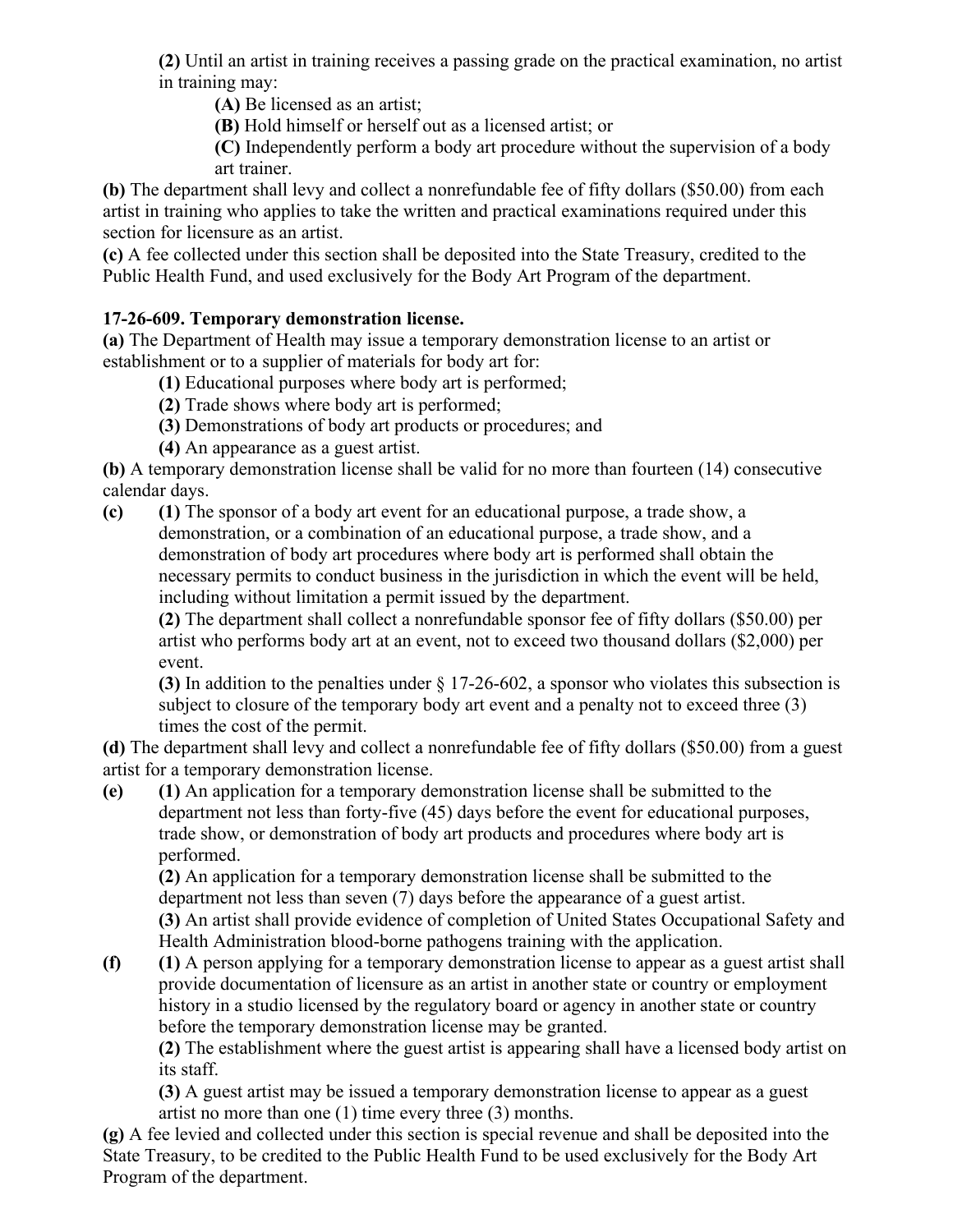#### **17-26-610. Critical items for closure of body art establishment.**

**(a) (1)** The Department of Health shall create and publish a list of critical items for closure of an establishment.

**(2)** The department shall list the prohibitions under § 17-26-611 as critical items for closure.

**(b) (1)** An establishment that violates a critical item from the list established under subsection ( a) of this section is subject to immediate closure by the department.

**(2)** An establishment closed under subdivision (b)(1) of this section shall remain closed until:

**(A)** Fines or penalties, or both, that are assessed under this subchapter have been paid; and

**(B)** Upon inspection by the department, the establishment is no longer in violation of a critical item.

#### **17-26-611. Prohibitions.**

**(a)** Body art is prohibited:

**(1)** On a person who is inebriated or appears to be incapacitated by the use of alcohol or drugs;

**(2)** On a person who shows signs of recent intravenous drug use;

**(3)** On an area with sunburn, open lesions, rashes, or wounds;

**(4)** With the use of a product or ink banned or restricted by the United States Food and Drug Administration;

**(5)** In a procedure area that is not physically and permanently separated from beauty facilities, such as hair and nail services; and

**(6)** On an animal in a facility licensed for the application of body art on human beings.

**(b)** A piercing gun shall be used only to pierce an earlobe.

**(c)** A person shall not:

**(1)** Perform a piercing with a manually loaded spring-operated piercing device;

**(2)** Pierce an earlobe with a piercing gun that does not use a presterilized encapsulated stud and clasp system; or

- **(3) (A)** An artist shall not use jewelry for initial piercing that is not certified by ASTM International or the International Organization for Standardization, or both, as an implant-grade material except for specified types of glass, gold, and niobium as approved by the rules established by the Department of Health. **(B)** An artist shall maintain on file for inspection a Mill Test Certificate confirming certification by ASTM International or the International Organization for Standardization, or both, for steel and titanium jewelry for initial piercing.
- **(d) (1)** A person shall not sell a body piercing needle, tattoo needle, or body art instrument, or a combination of these, including without limitation tattoo ink, barrel, drip, and a tattoo machine, to a person within this state who is not licensed as an artist by the department.
	- **(2) (A)** A violation of subdivision (d)(1) of this section is a Class A misdemeanor. **(B)** Each violation of subdivision (d)(1) of this section is a separate offense.
- **(e) (1)** Possession of a body piercing needle, tattoo needle, or body art instrument, or a combination of these, including without limitation tattoo ink, barrel, drip, and a tattoo machine, by a person within this state who is not licensed as an artist by the department is prohibited.

**(2) (A)** A violation of subdivision (e)(1) of this section is a Class A misdemeanor.

**(B)** Each violation of subdivision (e)(1) of this section is a separate offense.

**(f)** A fine collected under this section, less court fees, shall be allocated as follows:

**(1)** Fifty percent (50%) to the State of Arkansas;

**(2)** Twenty-five percent (25%) to the city or county that levied and collected the fine; and **(3)** Twenty-five percent (25%) to be deposited into the State Treasury, credited to the Public Health Fund, and used exclusively for the Body Art Program of the department.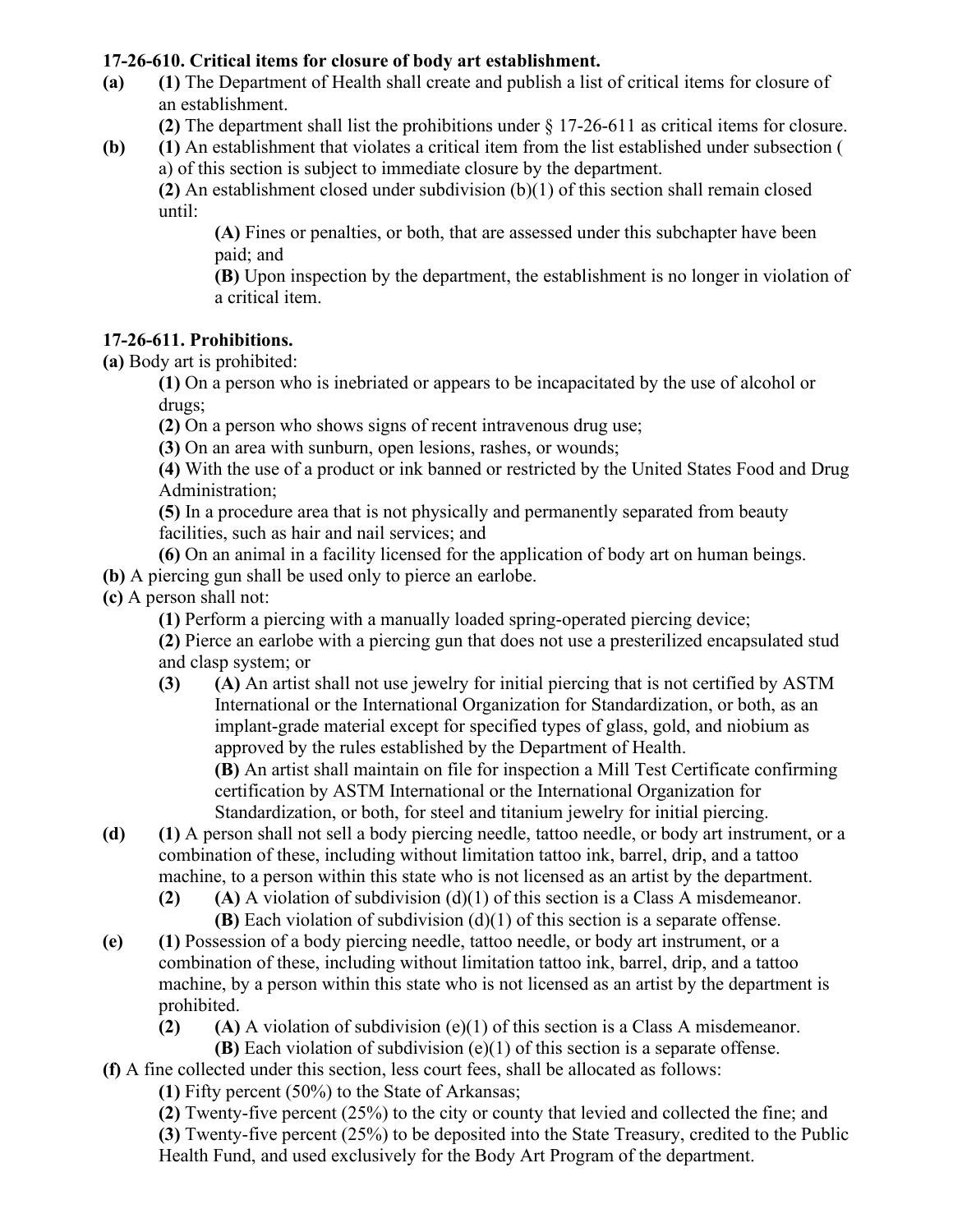#### **17-26-612. Penalties.**

**(a)** An artist who violates this subchapter or rules adopted by the State Board of Health pertaining to body art commits a misdemeanor punishable by a fine of not less than one thousand dollars (\$1,000) and not more than five thousand dollars (\$5,000) for each offense.

**(b)** After notice of a violation has been given, each violation of this subchapter constitutes a separate offense unless another penalty is specifically provided in this subchapter.

#### **17-26-613. Prohibited practice.**

An artist licensed by the Department of Health shall not perform or attempt to perform the insertion of a subdermal implant.

#### **17-26-701. Definitions.**

As used in this subchapter:

**(1)** "Artist" means any person other than a licensed physician who performs permanent cosmetics or semipermanent cosmetics on a human and is licensed in this state;

**(2)** "Critical item" means an aspect of operation or condition of a facility or equipment that constitutes the greatest hazard to health and safety, including imminent health hazards;

**(3)** "Establishment" means any place or facility:

**(A)** Where permanent cosmetics or semipermanent cosmetics is performed; and **(B)** That has an artist licensed in Arkansas on staff;

**(4)** "Guest artist" means an artist from a state other than Arkansas or a country other than the United States who:

**(A)** Holds a license from the permanent cosmetics or semipermanent cosmetics regulatory board or agency, if in existence, in that state or country; or

**(B)** If an artist license is not available in the guest artist's state or country, can submit to the Department of Health evidence of professional experience, employment, and education including:

**(i)** Proof of blood-borne pathogen certification; and

**(ii)** Proof of employment in an establishment for at least two (2) years; **(5)** "Institution" means an establishment that is owned by an artist and licensed by the department to offer postsecondary education to students in the field of permanent cosmetics and semipermanent cosmetics;

**(6)** "Paramedical tattooing" means procedures that involve repigmentation, including without limitation:

**(A)** 3D nipple and areola;

**(B)** Scar camouflaging;

**(C)** Scalp micropigmentation;

**(D)** Microblading;

**(E)** Makeup application; and

**(F)** Pigment lightening;

**(7)** "Permanent cosmetics" means the application of pigment placed in the skin by needle or other instruments to beautify the body including without limitation:

**(A)** Permanent eyebrows;

**(B)** Permanent eyeliner; and

**(C)** Permanent lip liner or color;

**(8)** "Repigmentation" means recoloration of the skin, including through the use of

dermabrasion or chemical peels, sought due to:

**(A)** Birthmarks, vitiligo, or other skin conditions that result in the loss of melanin to the skin;

**(B)** Scarring caused by surgical procedures, including without limitation face lifts, mole or wart removal, cauterization, and other similar procedures;

**(C)** Mastectomy, including recreation of an areola or nipple; or

**(D)** Blotchy pigmentation;

**(9)** "Semipermanent cosmetics" means the application of cosmetic products in or on the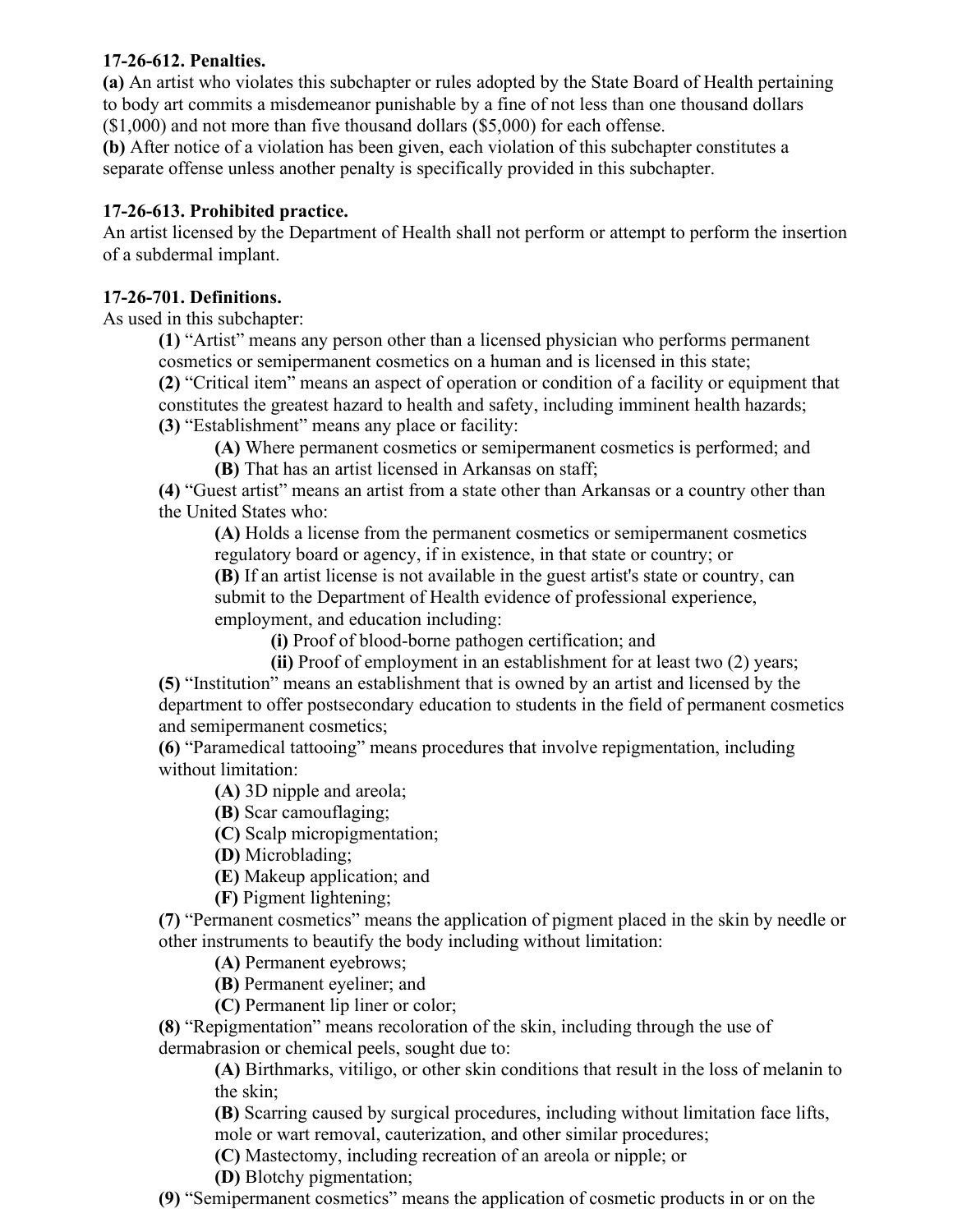body to beautify the body, including without limitation:

**(A)** Repigmentation;

**(B)** Microneedling;

**(C)** Eyelash extensions;

**(D)** Makeup application; and

**(E)** Removal of hair through products or instruments which do not include waves, rays, or lasers;

**(10)** "Sponsor" means an individual or business entity, including an event coordinator or manager, responsible for the organization of a convention, trade show, or other temporary event that includes a permanent cosmetics or semipermanent cosmetics demonstration booth;

**(11)** "Sponsor educator" means an individual who:

**(A)** Has been certified by the department as an instructor of permanent cosmetics and semipermanent cosmetics on or before July 28, 2021; or

**(B)** On and after July 28, 2021, meets the following requirements:

**(i)** Has completed the education required under § 17-26-707; and

**(ii)** Is a registered instructor for permanent cosmetics or semipermanent cosmetics with the department; and

**(12)** "Student" means any person who is enrolled and engaged in learning or acquiring knowledge of permanent cosmetics and semipermanent cosmetics in an institution under a sponsor educator.

#### **17-26-702. Unlawful to perform permanent cosmetics or semipermanent cosmetics on person under 18 years of age — Documentation and consent.**

**(a) (1)** A person under eighteen (18) years of age shall not undergo permanent cosmetics or semipermanent cosmetics unless:

**(A)** Written consent is given by the person's parent or legal guardian;

**(B)** The parent or legal guardian is present during the procedure;

**(C)** The person to undergo permanent cosmetics and semipermanent cosmetics and the parent or legal guardian each provide a valid government-issued form of identification that includes a name, date of birth, and photo; and

**(D)** The parent or legal guardian presents proof of guardianship that matches the identification given, including without limitation a birth certificate or a court or state record for adoption, legal guardianship, emancipation, or a marriage license.

**(2)** The artist shall retain for at least two (2) years a copy of a photo identification and a proof of guardianship presented under subdivision (a)(1) of this section.

**(b)** A person shall not perform permanent cosmetics and paramedical tattooing on a person under thirteen (13) years of age, regardless of parental consent, except when authorized or prescribed by a physician's statement.

**(c)** Regardless of age, the person receiving the permanent cosmetics and semipermanent cosmetics shall attest to the fact that he or she is not under the influence of drugs or alcohol.

**(d)** Printed and verbal instructions on the care of the skin and the permanent cosmetics and semipermanent cosmetics shall be given to each person after the procedure, and a copy of the instructions shall be posted in a conspicuous place in the establishment.

**(e) (1) (A)** In addition to the attestations required in subsections (a) and (c) of this section, records shall be kept of all persons receiving permanent cosmetics and semipermanent cosmetics and of the parents or legal guardians giving consent under the rules promulgated by the Department of Health to implement this subchapter.

**(B)** If the person to undergo permanent cosmetics and semipermanent cosmetics is under eighteen (18) years of age, the record shall include the printed legal name and signature of the parent or legal guardian.

**(2)** All records shall be retained for at least two (2) years from the last date recorded in the bound book.

**(3)** All required signatures shall be in ink or digital form, and required records shall be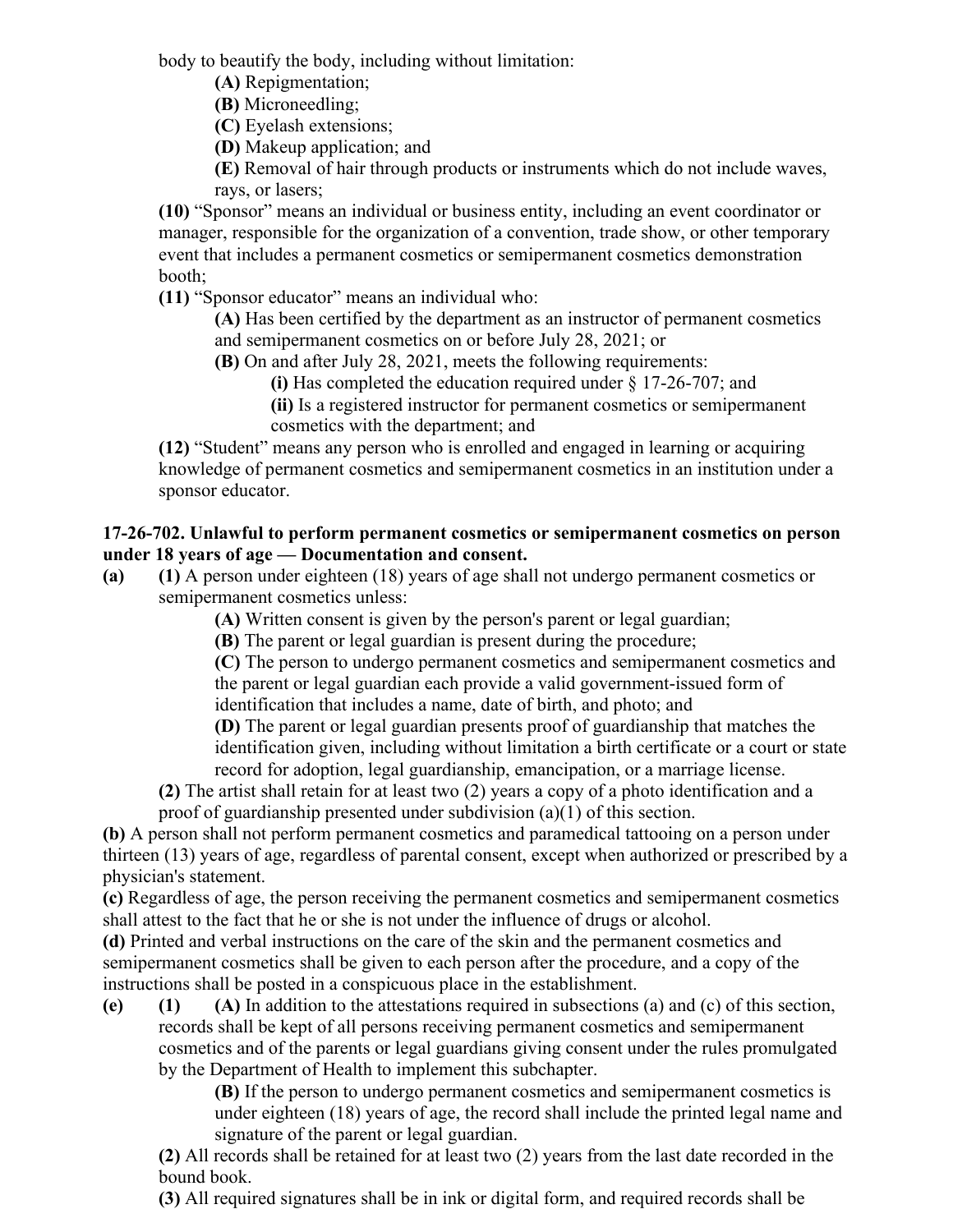available at a reasonable time for examination by the department and by local health officials.

**(f) (1)** Except as provided in subsections (a)-(c) of this section, it is unlawful to perform permanent cosmetics and semipermanent cosmetics on a person under eighteen (18) years of age, and any person who pleads guilty or nolo contendere to or is found guilty of a violation of this subdivision (f)(1) is guilty of a Class A misdemeanor.

**(2)** Any person who falsely claims to be the minor's parent or legal guardian for the purpose of obtaining permanent cosmetics and semipermanent cosmetics for a person under eighteen (18) years of age shall be guilty of a Class D felony.

**(3)** It is not a defense to a criminal prosecution under subdivision (f)(1) of this section that at the time of the offense the person who received the permanent cosmetics or semipermanent cosmetics possessed a letter of consent from the person's parent or legal guardian if the letter was forged or if a person falsely assumed the identity of the minor's parent or legal guardian.

**(g) (1)** It is unlawful to perform permanent cosmetics or semipermanent cosmetics in any unlicensed establishment.

**(2)** A person who pleads guilty or nolo contendere to or is found guilty of a violation of subdivision  $(g)(1)$  of this section is guilty of a Class D felony.

**(3)** A fine collected under this section, less court fees, shall be allocated as follows: **(A)** Fifty percent (50%) to the State of Arkansas;

**(B)** Twenty-five percent (25%) to the city or county that levied and collected the fine; and

**(C)** Twenty-five percent (25%) to be deposited into the State Treasury, credited to the Public Health Fund, and used exclusively for permanent cosmetics and semipermanent cosmetics.

#### **17-26-703. Licensure, regulation, and inspection for health hazards.**

**(a) (1)** An artist who performs permanent cosmetics or semipermanent cosmetics shall be licensed by the Department of Health.

**(2)** An establishment where artists perform permanent cosmetics or semipermanent cosmetics shall be licensed by the department.

**(3)** An institution shall be licensed by the department as an establishment.

**(4)** An artist from a state other than Arkansas or a country outside of the United States who holds a license from the permanent cosmetics and semipermanent cosmetics regulatory board or agency in that state or country may submit an application for qualifications review by the department to determine eligibility for a permanent cosmetics and semipermanent cosmetics license based upon criteria established by the department.

**(5)** The business premises, equipment, procedures, techniques, and conditions of those businesses shall be subject to at least one (1) inspection by the department.

**(b) (1)** The department may adopt appropriate rules regarding the artists, premises, equipment, procedures, techniques, and conditions of establishments which perform procedures subject to this subchapter to assure that the premises, equipment, procedures, techniques, and conditions are aseptic and do not constitute a health hazard.

**(2)** Any rule affecting establishments in effect on January 1, 2021, shall remain in effect until the department adopts rules under this subchapter.

**(c)** Applicants for a license shall file applications upon forms prescribed by the department.

**(d)** A license shall be issued only for the premises and persons in the application and shall not be transferable.

**(e) (1)** The department shall levy and collect an annual fee of:

**(A)** One hundred fifty dollars (\$150) per facility for issuance of a license to an establishment; and

**(B)** One hundred dollars (\$100) per artist for issuance of a license to an artist.

**(2) (A)** The department shall collect a one-time fee of five hundred dollars (\$500) per artist licensed in a state other than Arkansas or a country other than the United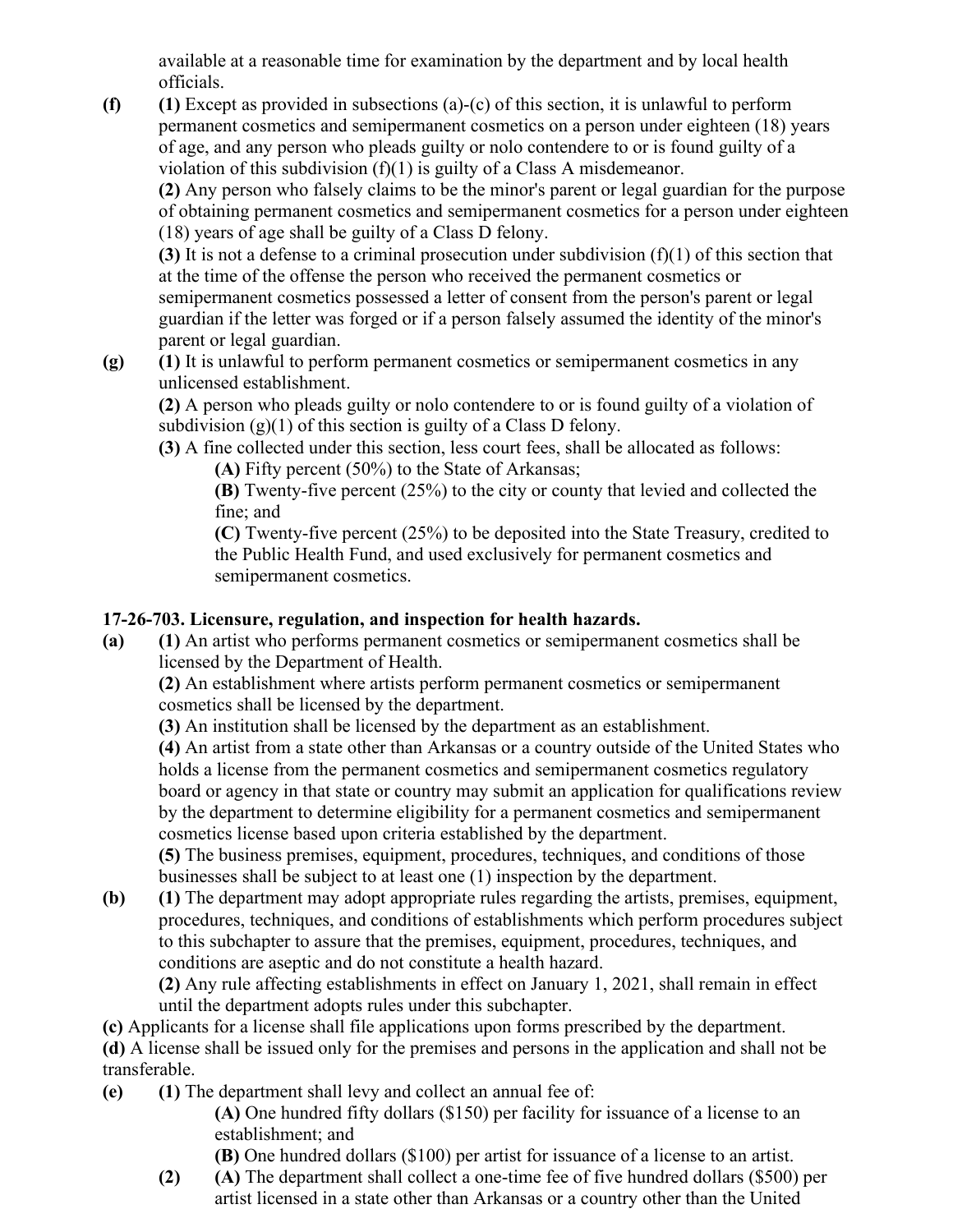States who applies for qualifications review by the department.

**(B)** The fee for written and practical exams under § 17-26-709 is not required for an applicant under subdivision (e)(2)(A) of this section for exams taken to complete requirements established by the department.

**(C)** Upon satisfactory completion of the requirements by the applicant and approval of qualifications established by the department, a license for an artist shall be issued to an applicant under subdivision  $(e)(2)(A)$  of this section.

**(D)** The department shall collect the annual artist fee of one hundred dollars (\$100) after the issuance of a license under subdivision (e)(2)(C) of this section.

**(3)** The annual fee for an artist or for an establishment shall be based upon the calendar year, January 1 through December 31, with fees for any given year due by December 31 of the previous year.

**(4)** If the annual fee for an establishment has not been paid by March 1 of the calendar year, the establishment shall be closed until a new license has been issued by the department and the annual fee has been paid.

**(5) (A)** If the annual fee for an artist has not been paid by March 1 of the calendar year, the artist shall have his or her license suspended for ninety (90) days.

**(B)** If an artist has his or her license suspended, he or she shall before a license may be reissued within ninety (90) days after the suspension:

**(i)** Pay a reinstatement fee of one hundred dollars (\$100) and pay all overdue licensing fees;

**(ii)** Complete a written exam with the department and a practical exam in the establishment in which the artist is licensed; and

**(iii)** Meet current requirements established by the department for artists.

**(C)** If an artist whose license is suspended has not met the requirements under subdivision (e)(5)(B) of this section within ninety (90) days after the suspension, the artist may apply for qualification review.

**(6)** In addition to the penalty provisions found in this subsection, any owner of an

establishment or institution operating without a current license commits a Class D felony. **(f)** An artist shall complete not less than eight (8) clock hours of continuing education at an institution licensed by the State Board of Health in order to renew his or her license each year. **(g)** All fees levied and collected under this subchapter are declared to be special revenues and shall be deposited into the State Treasury, and be used exclusively for permanent cosmetics and semipermanent cosmetics.

**(h)** Subject to any rules as may be implemented by the Chief Fiscal Officer of the State, the disbursing officer for the department may transfer all unexpended funds that pertain to fees collected under this subchapter, as certified by the Chief Fiscal Officer of the State, to be carried forward and made available for expenditures for the same purpose for any following fiscal year.

# **17-26-704. Local health officials.**

**(a)** Any city or county department of health may periodically inspect establishments on the basis of compliance with state, city, or county sanitary regulations.

**(b)** The governing body of any municipality or county may adopt by ordinance local sanitary regulations of establishments.

#### **17-26-705. No criminal liability.**

This subchapter does not create any liability, criminal or otherwise, for a person under eighteen (18) years of age for undergoing permanent cosmetics or semipermanent cosmetics.

# **17-26-706. Blood-borne pathogens course.**

**(a) (1)** Each artist, instructor, and student shall complete United States Occupational Safety and Health Administration blood-borne pathogens training approved by the Department of Health on or before December 1, 2022.

**(2)** An approved online course may be used to satisfy the requirement under subdivision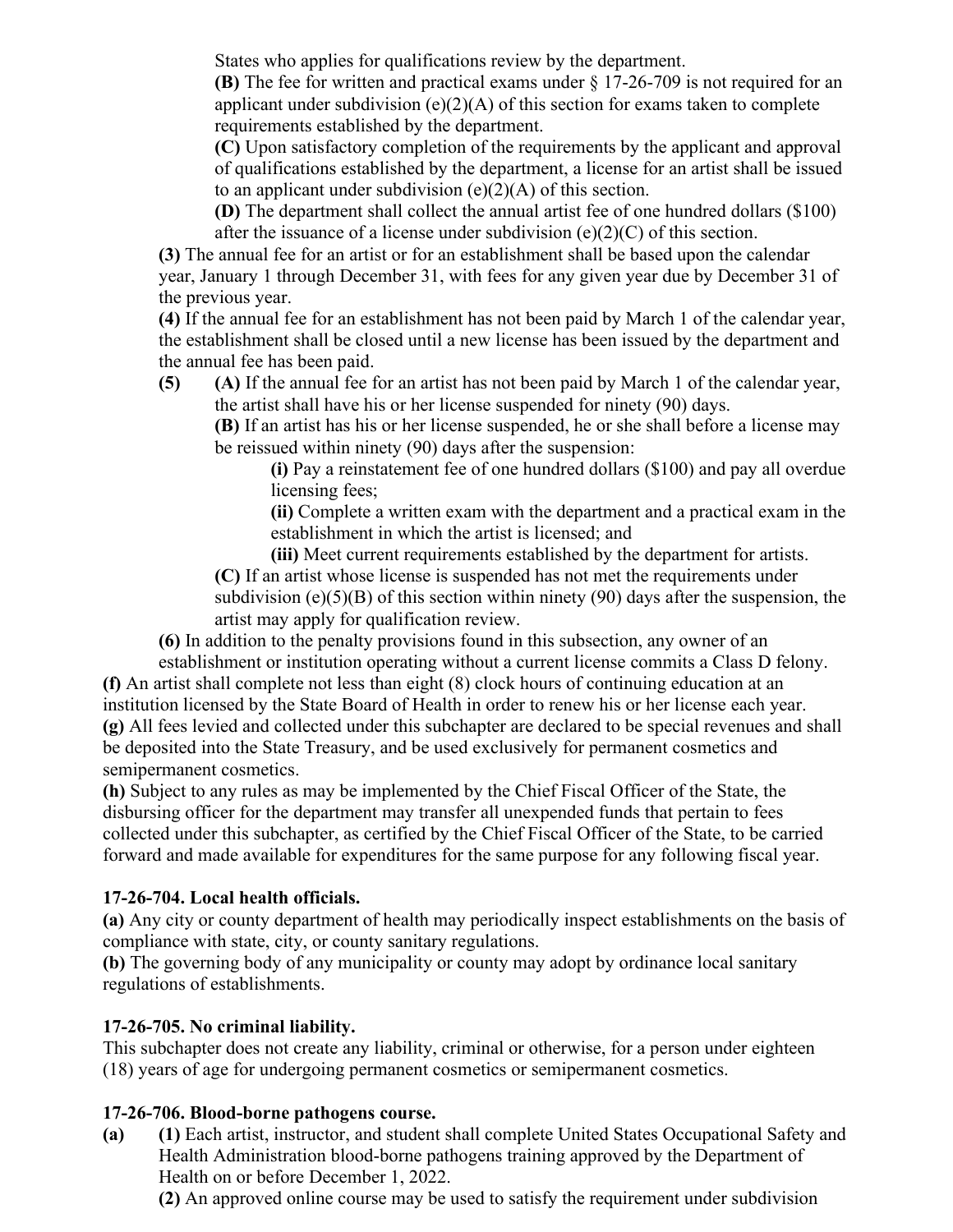$(a)(1)$  of this section.

**(b)** Each instructor shall complete the course before training any student.

**(c)** Each student shall complete the course before applying for the examination required under § 17- 26-709.

**(d) (1)** After completion of a first United States Occupational Safety and Health Administration blood-borne pathogens training approved by the department, an artist, instructor, and student shall renew the training annually.

**(2)** A copy of each annual certification under subdivision (d)(1) of this section shall be submitted to the department with the license renewal.

# **17-26-707. Education of student.**

**(a)** A sponsor educator shall be a registered sponsor educator at an institution licensed by the Department of Health.

**(b)** The department shall develop standards to determine:

**(1)** The maximum number of students in an institution at one (1) time; and

**(2)** The length of the program in hours and across a range of months.

**(c) (1) (A)** During the education of the student in permanent cosmetics, each student shall complete not less than four hundred (400) clock hours of supervised permanent cosmetics education, including not less than one hundred fifty (150) hours of supervised on-site work and not less than two hundred (200) hours of classroom instruction, in a period not less than six (6) months or more than twenty-four (24) months in an establishment licensed under  $\delta$ 17-26-703.

**(B)** During the education of a student in semipermanent cosmetics, each student shall complete not less than two hundred (200) clock hours of supervised semipermanent cosmetics, including not less than one hundred (100) hours of supervised on-site work and not less than fifty (50) hours of classroom instruction, in a period not less than six (6) months or more than twenty-four (24) months in an establishment licensed under § 17-26-703.

**(C)** Additional modalities of paramedical tattooing may be added by completing not less than sixteen (16) clock hours of technical and procedural training in each of the fields of paramedical tattooing in which the student is to be licensed.

**(D)** A student studying multiple fields of permanent cosmetics and semipermanent cosmetics at the same time shall complete a total of six hundred (600) clock hours of all fields in not less than six (6) months or more than twenty-four (24) months.

**(2) (A)** The sponsor educator shall maintain a training log of the clock hours completed by the student on forms approved by the State Board of Health.

**(B)** The training log shall include without limitation a record of:

**(i)** Hours of both theory and practical education;

**(ii)** The procedures observed and completed;

**(iii)** A list of resources used for training;

**(iv)** The name, address, phone number, email address, and date of birth of the client on whom the procedure is performed;

**(v)** The date of the procedure;

**(vi)** The name, phone number, and signature of the student; and

**(vii)** The name and signature of the sponsor educator and one (1)

administrative member of the institution.

**(C)** The student shall keep available for inspection a bound record book that is separate from the record book of another artist or artist in training.

**(D)** The completed training log shall be submitted to the board at the time of the practical examination under § 17-26-709.

**(3)** In order to graduate from an institution, a student shall complete three (3) procedures in each area of the face by using the equipment.

**(d) (1)** During the education of an artist to become a sponsor educator, each artist shall complete not less than six hundred (600) clock hours of a supervised instructor program,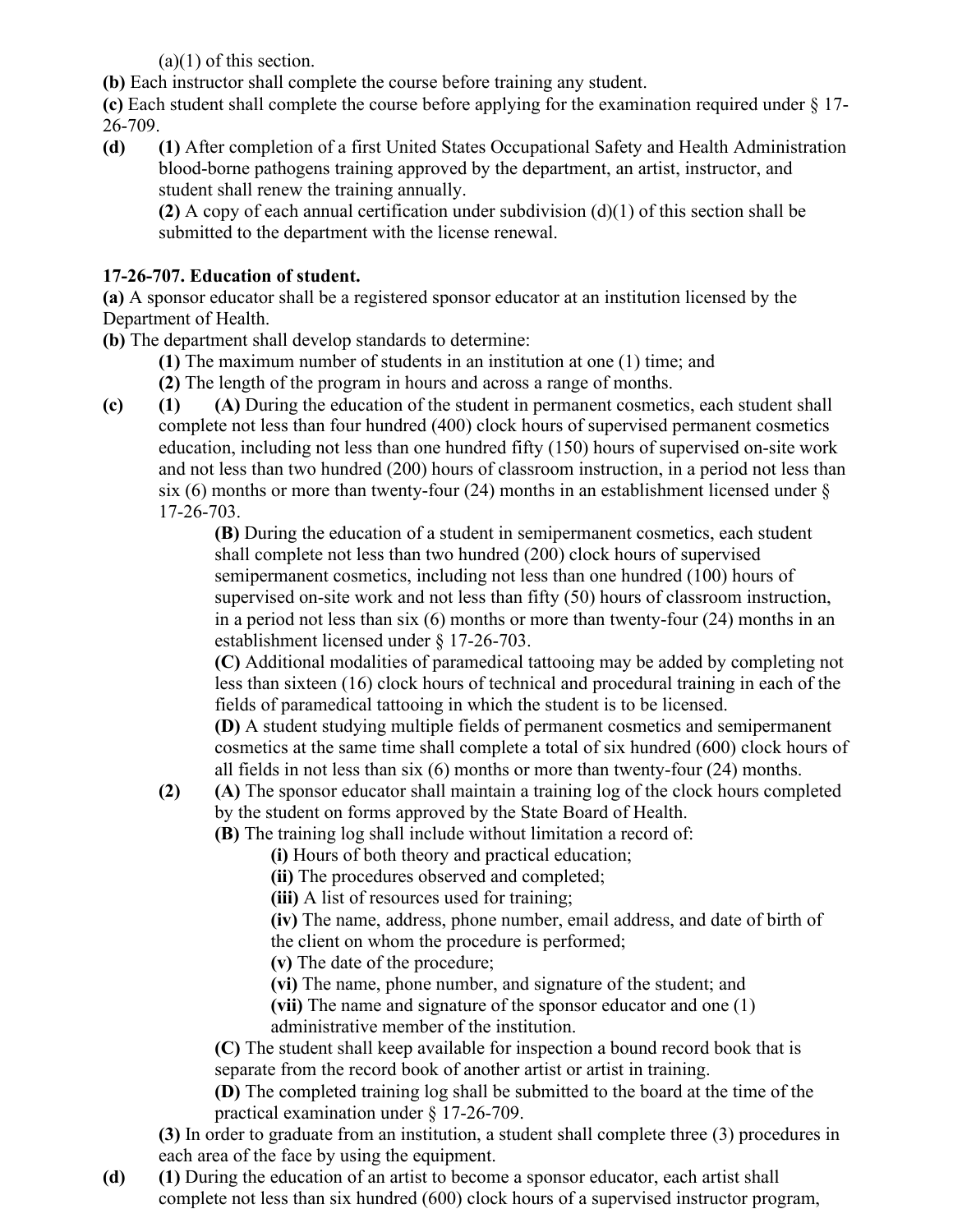including not less than one hundred (100) hours of teaching observation, two hundred (200) hours of theory, one hundred fifty (150) hours of procedure observation, and one hundred fifty (150) hours of practice teaching.

**(2)** A person shall not identify as a sponsor educator until licensed or certified under this subchapter.

**(3)** A licensure or certification of a sponsor educator is only valid at the institution in which the licensure or certification is received.

**(4)** A sponsor educator may offer training only in the area in which the sponsor educator holds a current license from the department.

**(e)** The department shall adopt a minimum curriculum for each area of permanent cosmetics and semipermanent cosmetics training that shall be followed by all sponsor educators, students, and institutions.

#### **17-26-708. Institutions.**

**(a)** The Department of Health may grant licensure to an institution if the owner of the institution submits:

**(1)** The address and phone number of the institution;

**(2)** Proof of accreditation within the previous six (6) months;

**(3)** The floor plan of the institution to ensure adequate space for fundamental teaching and hands-on laboratory instruction;

**(4)** The name, contact information, work experience, and license information for all sponsor educators teaching at the institution;

**(5)** The background and resume of the owner;

**(6)** Proof of registration and good standing with the Secretary of State under the name of the institution;

**(7)** Proof of malpractice or liability insurance;

**(8)** A detailed curriculum to be approved by the department; and

**(9)** A licensure fee of eight hundred fifty dollars (\$850).

**(b)** Once licensed by the department, the institution shall:

**(1)** Maintain daily records of the student's time which shall be accessible by the student and the department;

**(2)** Ensure that hours on the transcript are transferable with all institutions within this state; **(3)** Provide:

- **(A) (i)** A certified transcript to a student or the department upon request. **(ii)** The institution may charge a student no more than twenty-five dollars (\$25.00) per copy and shall provide the copy within two (2) business days; and
- **(B) (i)** A copy of the enrollment agreement between the institution and the student to the department.

**(ii)** The enrollment agreement may be adjusted at any time with a thirty-day written notice and supporting documentation submitted to the department; and

**(3)** Submit a renewal fee of one hundred dollars (\$100).

**(c)** An institution that does not comply with this section is subject to:

**(1)** A fine not to exceed one thousand dollars (\$1,000) per violation;

**(2)** Reimbursement or refund to a student of no less than fifty percent (50%) of tuition per student; or

**(3)** Permanent closure of the institution.

**(d)** An institution that does not comply with or breaches the enrollment agreement between the institution and the student is subject to:

**(1)** A fine not to exceed five hundred dollars (\$500) per violation;

**(2)** Reimbursement or refund to a student of no less than fifty percent (50%) of tuition per student; or

**(3)** Permanent closure of the institution.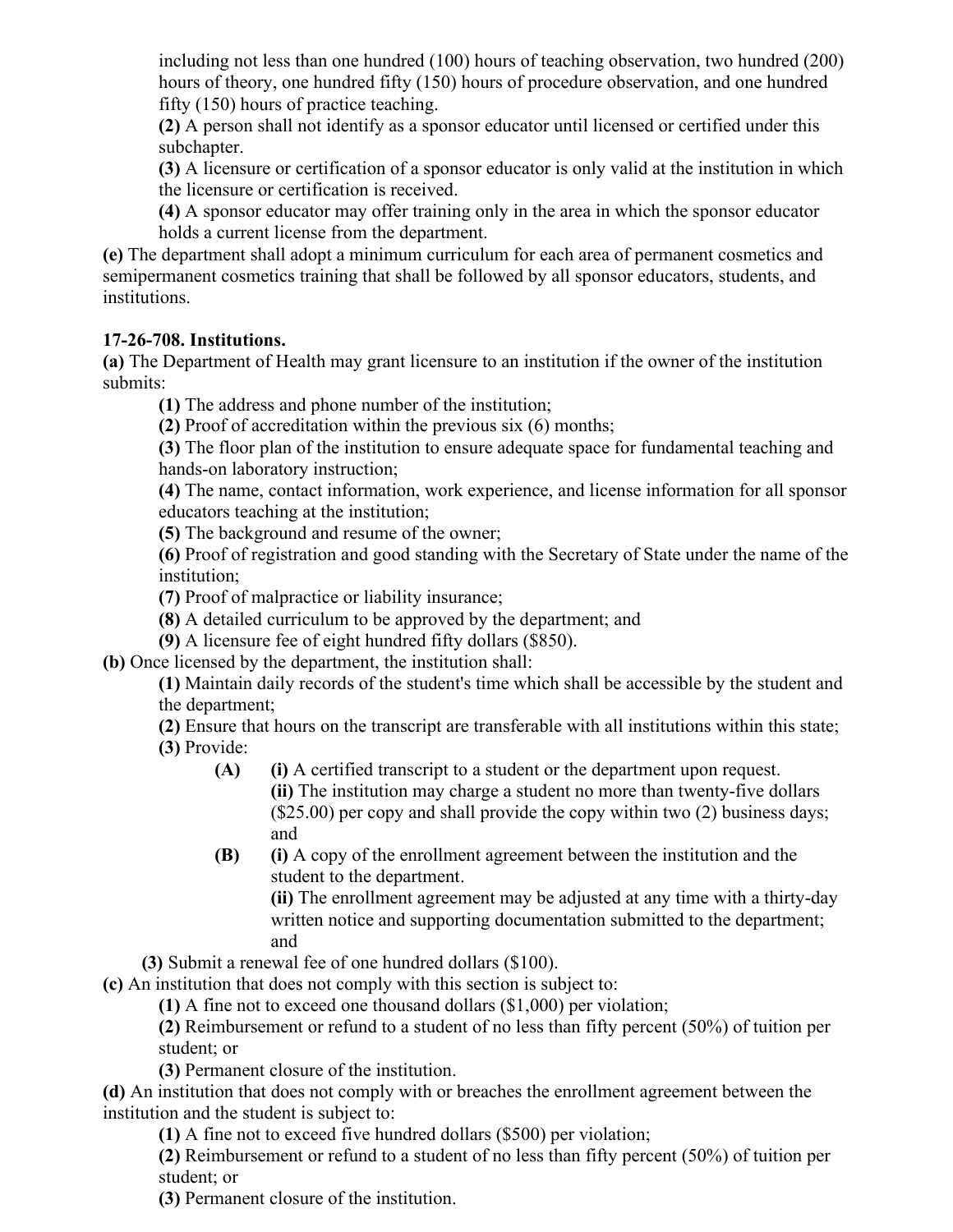**(e) (1)** An institution that proposes to offer distance learning shall provide a detailed curriculum of the course of study with supporting materials and digital testing methods.

**(2)** The department shall not license an institution for distance learning if the institution is unable to administratively support off-campus education.

**(3)** A student may take a permanent cosmetics and semipermanent cosmetics kit or machine, or both, home to be able to practice remotely through institutions approved for distance learning.

**(f) (1)** An institution may utilize guest artists and guest educators for courses.

**(2)** A guest artist shall:

**(A)** Pay a fee of five hundred dollars (\$500) to perform billable services in this state; and

**(B)** Apply for a license in this state that has to be valid for no more than fourteen (14) consecutive days.

**(3)** A guest educator shall not perform billable services and shall be regulated under the authority of the institution.

**(g) (1)** An institution in operation on July 28, 2021, shall submit all documentation indicated in this section to the department and comply with all laws and rules within ninety (90) days to remain in operation.

**(2)** An institution that does not become compliant within ninety (90) days is subject to immediate closure until the institution comes into compliance.

# **17-26-709. Examination — Fee.**

**(a) (1)**

**(A)** Each student seeking licensure as an artist under the rules of the Department of Health shall take a written and practical examination prepared or approved by the department after completion of education requirements.

**(B)** Upon completion of the hours required under § 17-26-707, a practical examination shall be conducted by the department in each field of training for which the student is seeking licensure.

**(2)** Until a student receives a passing grade on the written and practical examination, a student shall not:

**(A)** Be licensed as an artist;

**(B)** Hold himself or herself out as a licensed artist; or

**(C)** Independently perform a permanent cosmetics or semipermanent cosmetics procedure without the supervision of a sponsor educator.

**(b)** The department shall levy and collect a nonrefundable fee of fifty dollars (\$50.00) from each student who applies to take the written and practical examinations required under this section for licensure as an artist.

**(c)** A fee collected under this section shall be deposited into the State Treasury, credited to the Public Health Fund, and used exclusively for permanent cosmetics and semipermanent cosmetics.

# **17-26-710. Temporary demonstration license.**

**(a)** The Department of Health may issue a temporary demonstration license to an artist or establishment or to a supplier of materials for permanent cosmetics and semipermanent cosmetics for:

**(1)** Educational purposes where permanent cosmetics and semipermanent cosmetics are performed;

**(2)** Trade shows where permanent cosmetics and semipermanent cosmetics are performed;

**(3)** Demonstrations of permanent cosmetics and semipermanent cosmetics products or procedures; and

**(4)** An appearance as a guest artist.

**(b)** A temporary demonstration license shall be valid for no more than fourteen (14) consecutive calendar days.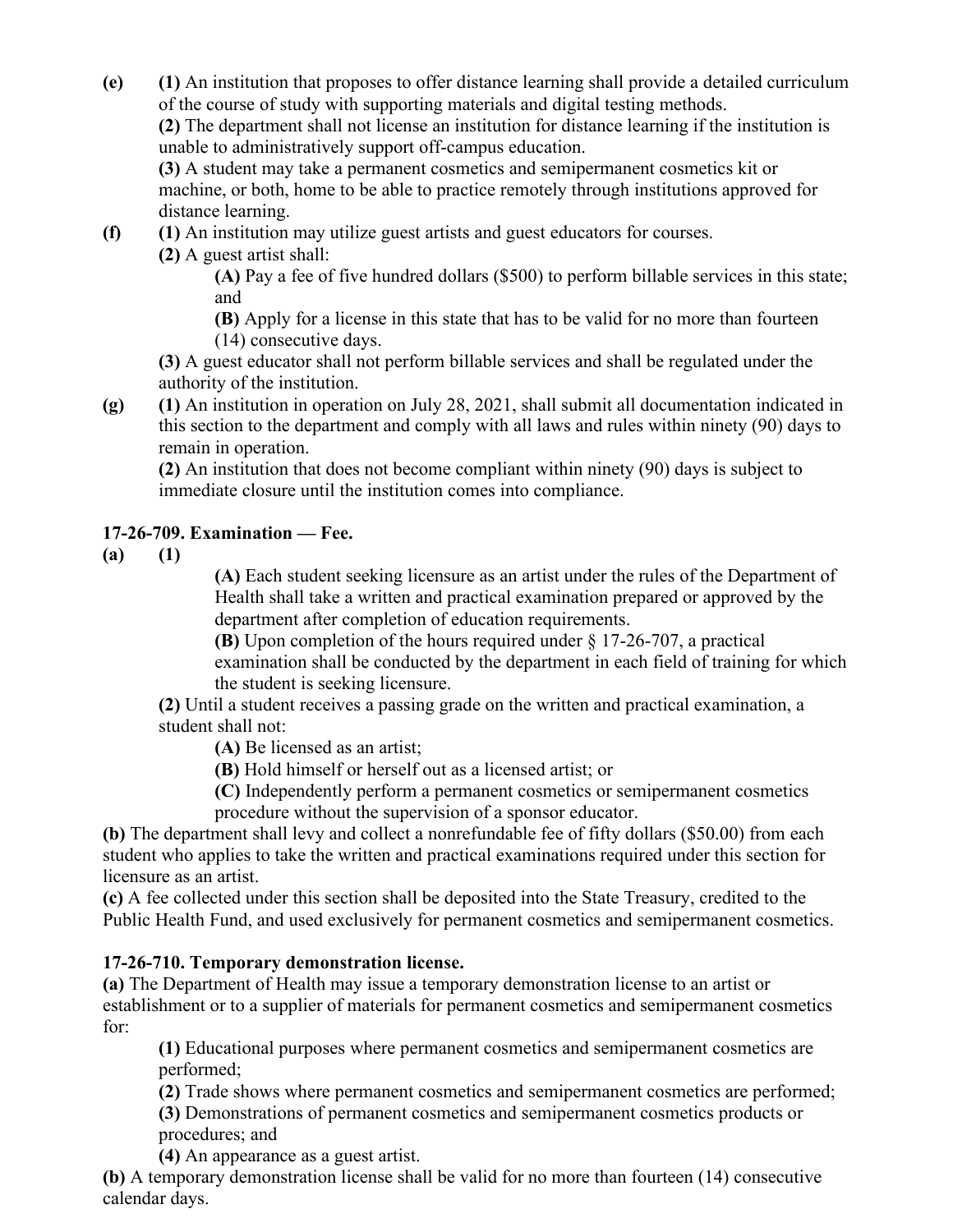**(c) (1)** The sponsor of a permanent cosmetics and semipermanent cosmetics event for an educational purpose, a trade show, a demonstration, or a combination of an educational purpose, a trade show, and a demonstration of permanent cosmetics or semipermanent cosmetics procedures where permanent cosmetics and semipermanent cosmetics are performed shall obtain the necessary permits to conduct business in the jurisdiction in which the event will be held, including without limitation a permit issued by the department.

**(2)** The department shall collect a nonrefundable fee of fifty dollars (\$50.00) per artist who performs permanent cosmetics and semipermanent cosmetics at an event, not to exceed two thousand dollars (\$2,000) per event.

**(3)** In addition to the penalties under § 17-26-702, a sponsor who violates this subsection is subject to closure of the temporary permanent cosmetics and semipermanent cosmetics event and a penalty not to exceed three (3) times the cost of the permit.

**(d)** The department shall levy and collect a nonrefundable fee of fifty dollars (\$50.00) from a guest artist for a temporary demonstration license.

**(e) (1)** An application for a temporary demonstration license shall be submitted to the department not less than forty-five (45) days before the event for educational purposes, trade show, or demonstration of permanent cosmetics and semipermanent cosmetics products and procedures where permanent cosmetics and semipermanent cosmetics are performed.

**(2)** An application for a temporary demonstration license shall be submitted to the department not less than seven (7) days before the appearance of a guest artist.

**(3)** An artist shall provide evidence of completion of United States Occupational Safety and Health Administration blood-borne pathogens training with the application.

**(f) (1)** A person applying for a temporary demonstration license to appear as a guest artist shall provide documentation of licensure as an artist in another state or country or employment history in an establishment licensed by the regulatory board or agency in another state or country before the temporary demonstration license may be granted.

**(2)** The establishment where the guest artist is appearing shall have a licensed artist on its staff.

**(3)** A guest artist may be issued a temporary demonstration license to appear as a guest artist no more than one (1) time every three (3) months.

**(g)** A fee levied and collected under this section is special revenue and shall be deposited into the State Treasury, to be credited to the Public Health Fund to be used exclusively for permanent cosmetics and semipermanent cosmetics.

# **17-26-711. Critical items for closure of establishment.**

**(a)** The Department of Health shall create and publish a list of critical items for closure of an establishment.

**(b) (1)** An establishment that violates a critical item from the list established under subsection (a) of this section is subject to immediate closure by the department.

**(2)** An establishment closed under subdivision (b)(1) of this section shall remain closed until:

**(A)** Fines or penalties, or both, assessed under this subchapter have been paid; and **(B)** Upon inspection by the department, the establishment is no longer in violation of a critical item.

# **17-26-712. Prohibitions.**

**(a)** Permanent cosmetics and semipermanent cosmetics are prohibited:

**(1)** On a person who is inebriated or appears to be incapacitated by the use of alcohol or drugs;

**(2)** On a person who shows signs of recent intravenous drug use;

- **(3)** On an area with sunburn, open lesions, rashes, or wounds;
- **(4)** With the use of a product or ink banned or restricted by the United States Food and Drug